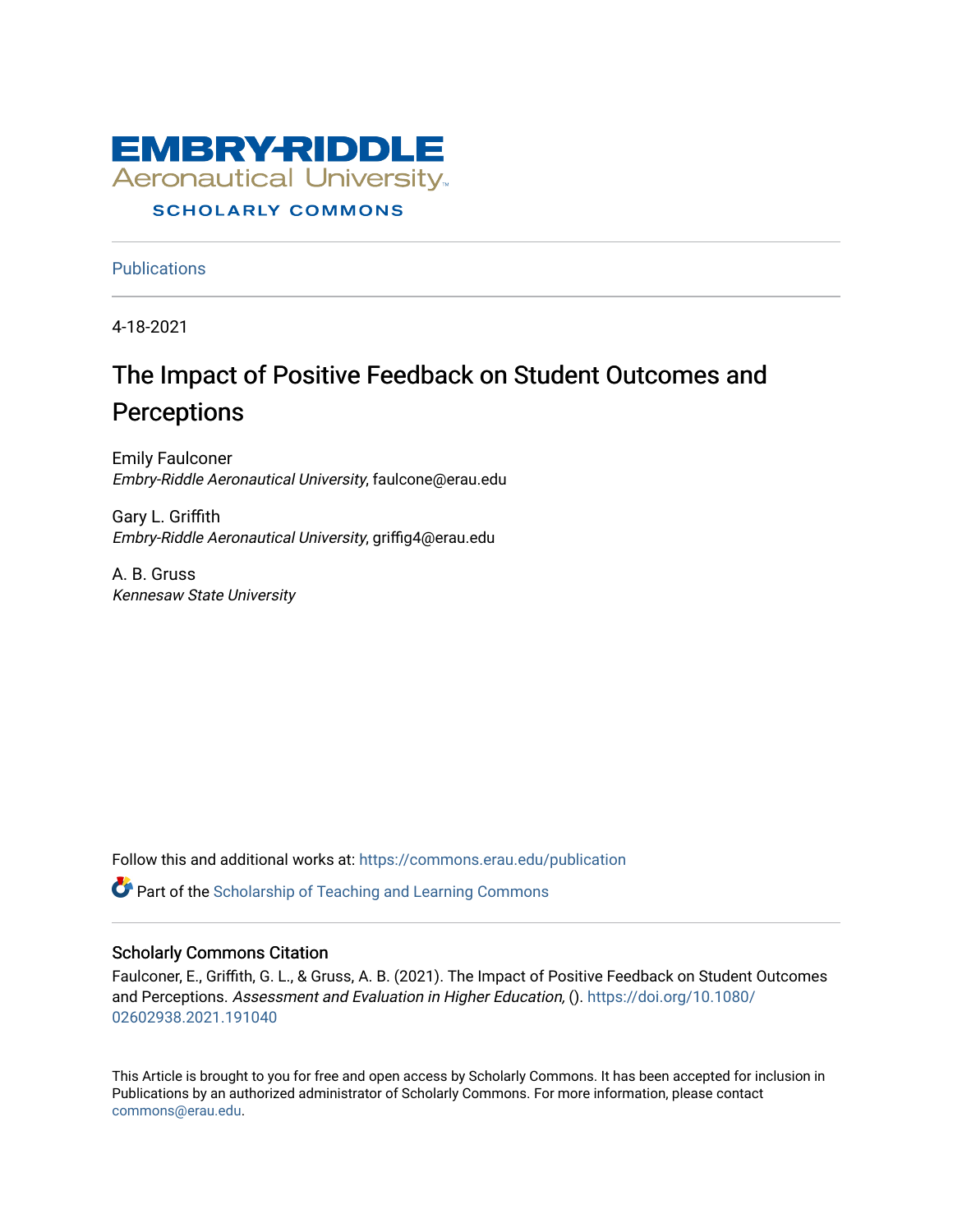# **The Impact of Positive Feedback on Student Outcomes and Perceptions**

**Word Count = 5045**

Emily K. Faulconer<sup>a\*</sup>, J. C. Griffith, and A. B. Gruss<sup>b</sup>

<sup>a</sup> *Department of STEM Education, Embry-Riddle Aeronautical University, Daytona Beach, United States of America; <sup>b</sup> Civil and Construction Engineering Department, Kennesaw State University, Kennesaw, United States of America*

**\*** [faulcone@erau.edu;](mailto:faulcone@erau.edu) 1-4340485-9021; 1 Aerospace Boulevard, Daytona Beach, FL, 32114; <https://orcid.org/0000-0002-7392-316X>

Dr. Emily Faulconer is an Assistant Professor within the Department of STEM Education, College of Arts and Sciences – Worldwide Campus, Embry-Riddle Aeronautical University. In 2012, she earned a Ph.D. in Environmental Engineering Sciences from the University of Florida. She serves as the Chair of the Academic Safety Committee for Embry-Riddle Aeronautical University. She is also actively involved in national level service through the National Science Teaching Association (NSTA) as Chair of the *Journal of College Science Teaching* Advisory Board as well as a member of the Post-Secondary Science Teaching Committee. Through an elected position, she serves her local community on the Board of Supervisors for the Alachua County Soil and Water Conservation District. [\(https://orcid.org/0000-0002-7392-316X\)](https://orcid.org/0000-0002-7392-316X)

Dr. John Griffith is an Associate Professor within the Department of STEM Education, College of Arts and Sciences – Worldwide Campus, Embry-Riddle Aeronautical University. He earned his Ph.D. from the University of North Texas. His research agenda is focused on STEM distance learning. Dr. Griffith has won research awards for his work in the areas of teaching study skills to students and comparing student and teacher perceptions regarding distance learning. [\(https://orcid.org/0000-0002-6764-7031\)](https://orcid.org/0000-0002-6764-7031)

Amy Gruss is an Assistant Professor of Environmental Engineering within the Department of Civil and Construction Engineering at Kennesaw State University. Formerly, she worked as an Environmental Engineer for CDM Smith. She earned a Ph.D. in Environmental Engineering Sciences from the University of Florida in 2013.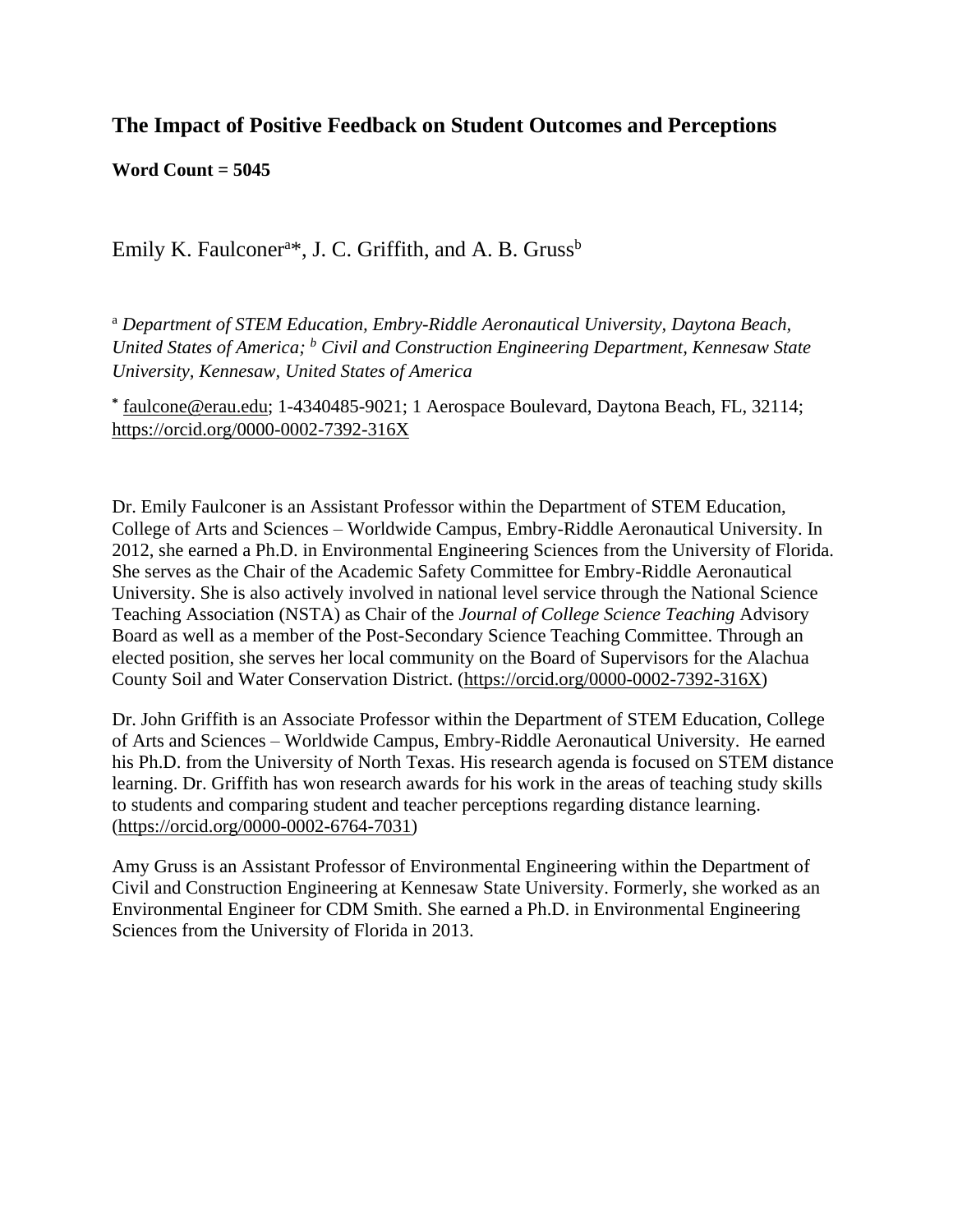# **The Impact of Positive Feedback on Student Outcomes and Perceptions**

High quality feedback on assessments and deliverables is vital to student success. This pilot study sought to understand the impact of combining positive and performance-gap feedback in an immediate feedback scenario where students were provided multiple attempts to complete an assignment. 176 online undergraduate students were surveyed after completing a general inorganic chemistry course. Some students were provided performance-gap feedback, while others were provided performance-gap and positive feedback. The results suggest that type of feedback provided does not change students' perceptions and self-reported behaviors in the course. However, students who were provided both performance-gap and positive feedback received an average of an entire letter grade higher than the students who received only performance-gap feedback. These findings support the idea that a combination of feedback has a direct positive impact on students in an online setting.

Keywords: positive feedback; student perception; combined feedback; online feedback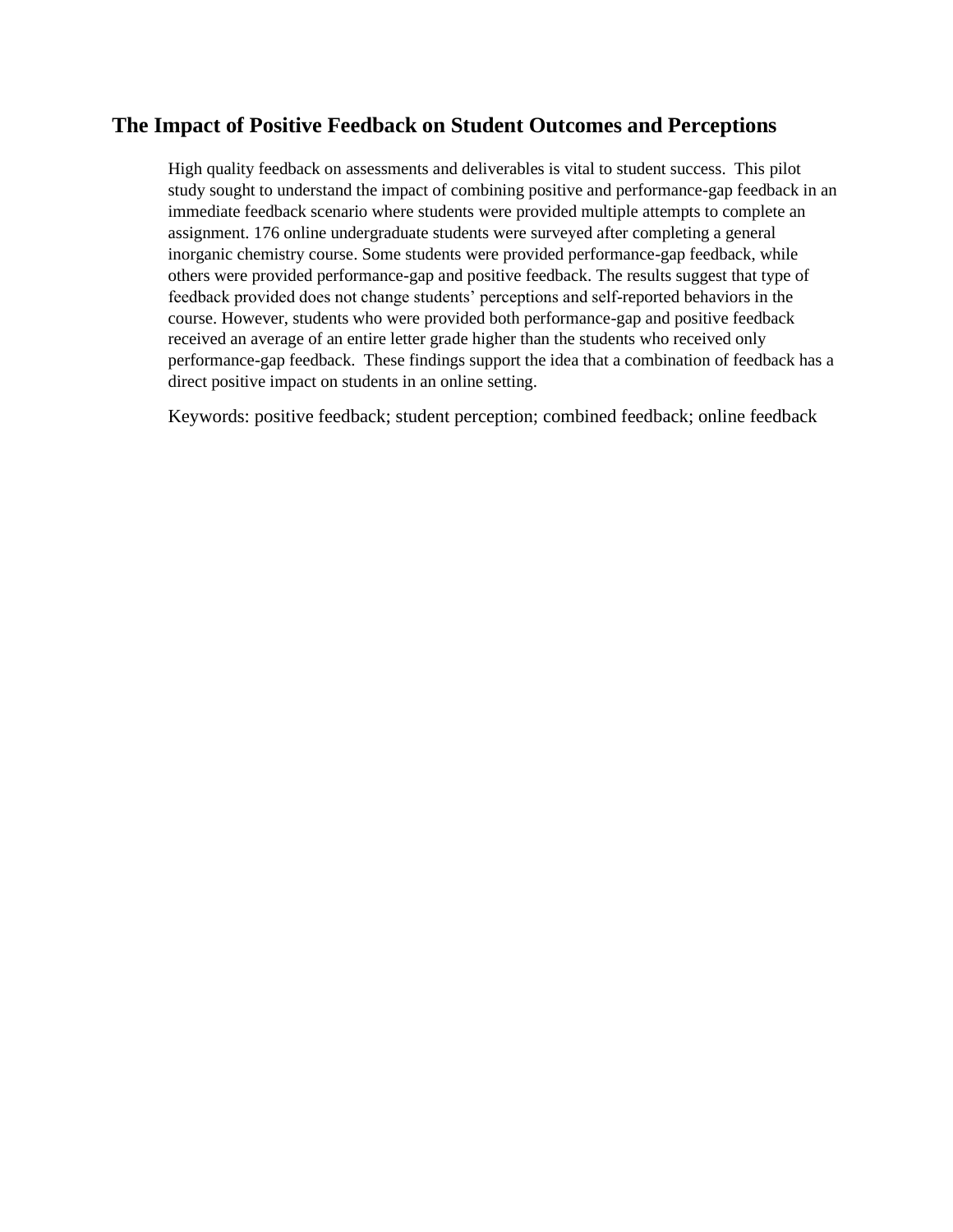#### **Introduction**

Within the educational community, there is a long-established consensus on the importance of quality feedback on assessments and deliverables (Hattie and Timperley 2007, 81-112). In online courses, instructor feedback is an important aspect of instructional presence (Sheridan and Kelly 2010, 767-779). Many learning management systems (LMS) allow feedback to be automatically generated when assessments are submitted. While personalized feedback is important (Gallien and Oomen-Early 2008, 3-436), students perceive automatically provided feedback as constructive (Bayerlein 2014, 916-931).

Two major categories of feedback reported in the literature are performance-gap information and positive feedback (Hattie and Timperley 2007, 81-112; Lizzio and Wilson 2008, 263-275). Students report that feedback tends to focus on the negative aspects of their work (their performance gap) (Weaver 2006, 379-394), leading to negative emotions such as decreased academic confidence and self-esteem from negative feedback (K. Hyland 2000; Weaver 2006, 379-394). There is some evidence, however, to suggest that negative feedback is more powerful than positive feedback at confirming student self-perceptions (Brunot, Huguet, and Monteil 1999, 271-293). Students' emotions have been shown to influence their self-regulated learning and motivation, and thusly influence academic achievement (Mega, Ronconi, and De Beni 2014, 121-131). For constructive criticism to promote learning from failure, the feedback should be well-intentioned (perceived as rooted in care and respect), targeted appropriately according to the current quality of the work, and helpful (providing guidance for how the work can be improved) (Fong et al. 2018, 42-53).

As with performance-gap feedback, positive feedback should be specific (goal-referenced and tangible), timely, personal, supportive, and ongoing (Huba and Freed 1999; Hattie and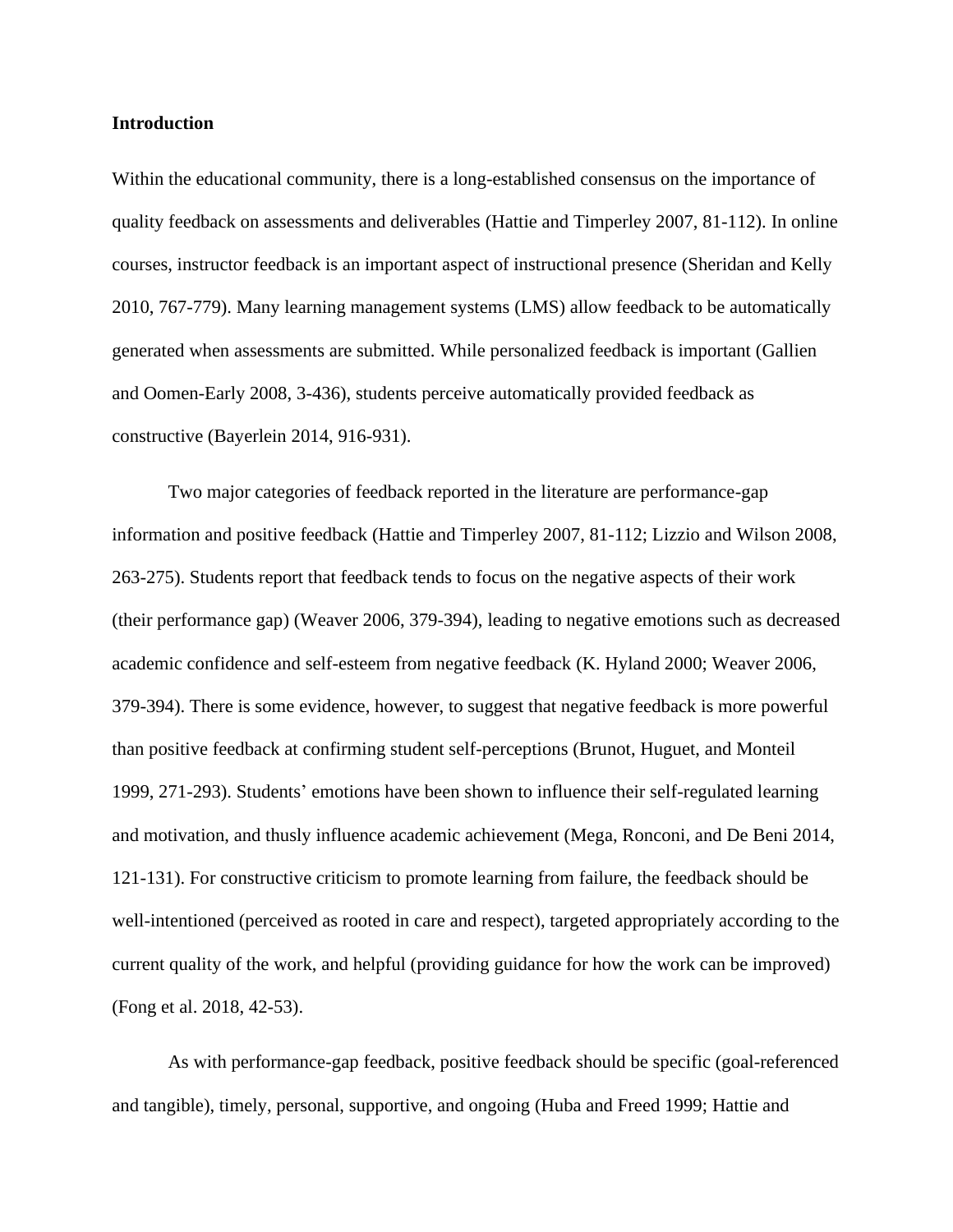Timperley 2007, 81-112; Bayerlein 2014, 916-931). High-quality positive feedback is not simply praise or encouragement, but the identification of specific student strengths. Students can identify formulaic positive comments (F. Hyland and Hyland 2001, 185-212). Positive feedback effectiveness may be less impactful if used without a specific purpose or too frequently. Positive feedback can address student knowledge, effort, or goals. Research suggests that positive feedback recognizing the effort is preferable over recognizing the outcome or achievement (Lizzio and Wilson 2008, 263-275). High-quality positive feedback has also been correlated to a more positive opinion of the instructor (Plakht et al. 2013, 1264-1268).

The literature reports several benefits to positive feedback. High-quality positive feedback has been correlated to higher grades (Plakht et al. 2013, 1264-1268). Students reported that positive feedback boosted their confidence (Weaver 2006, 379-394), which not only reinforced correct responses but mitigated the negative emotions when receiving performancegap feedback (Lizzio et al. 2003, 341-379). While positive feedback has been shown to increase student acceptance of critical feedback (F. Hyland and Hyland 2001, 185-212), this effect has been correlated to tasks students are motivated to do and is less evident for tasks students are not motivated to do (Van-Dijk and Kluger 2000). The effect of positive feedback on task persistence may correlate to student self-efficacy (Brockner, Derr, and Laing 1987, 318-333).

There are some potential drawbacks to positive feedback. While positive feedback may have emotional benefits, students report that developmental feedback (asking what "we" can do to improve) is the most effective feedback (Lizzio and Wilson 2008, 263-275). It is possible that inclusion of positive feedback may decrease student perceptions of usefulness or developmental value (Young 2000, 409-418). Furthermore, high-quality positive feedback may result in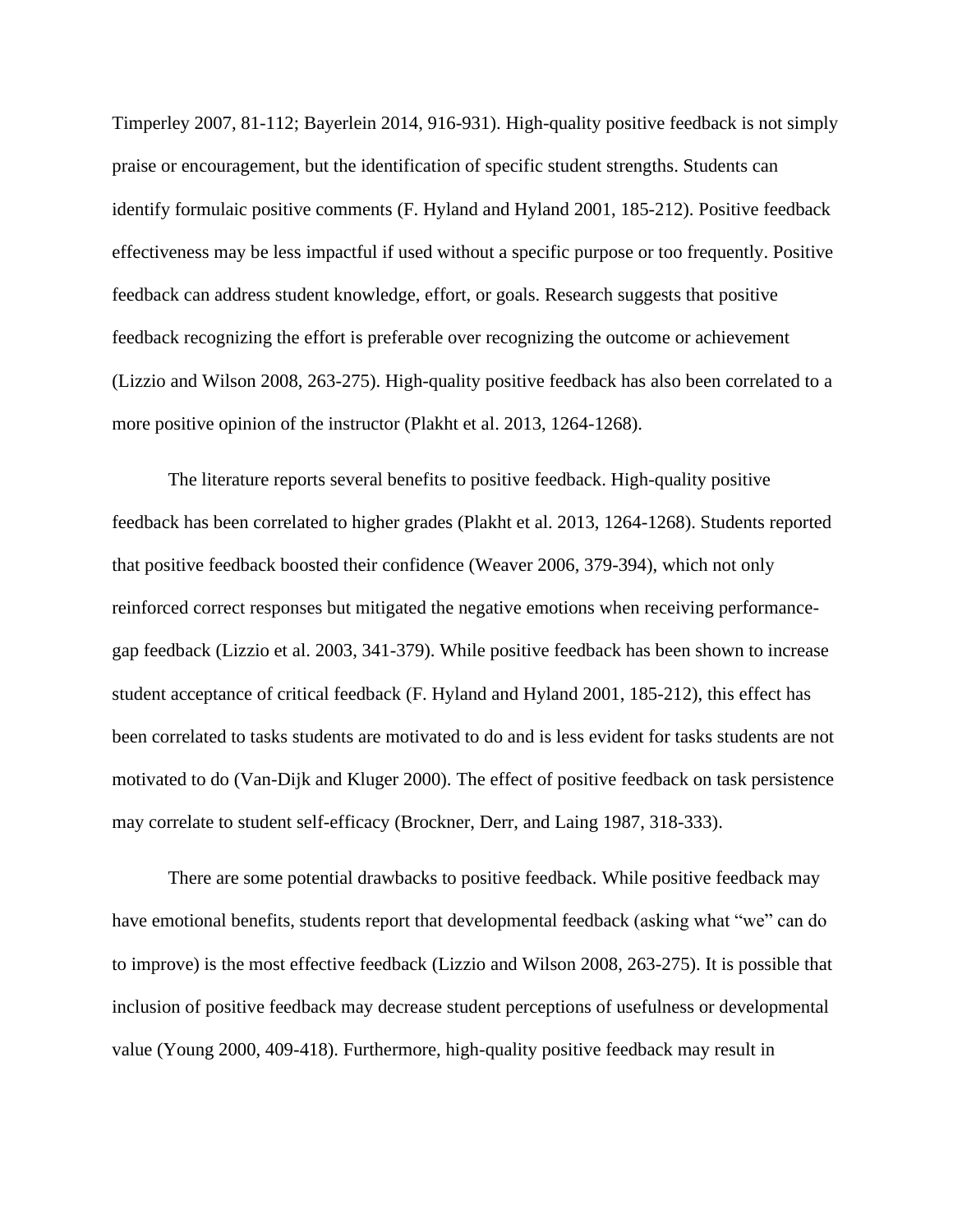students' over-self-evaluation while high quality negative feedback may result in more accurate self-evaluation (Plakht et al. 2013, 1264-1268).

Feedforward input is a way to focus on developing future achievement, rather than focusing on a student's past performance. Feedforward is achieved when students are provided feedback and subsequently receive an opportunity to apply it to close the performance gap, such as retaining a quiz (Koen, Bitzer, and Beets 2012, 231-242; Rodriguez-Gomez and Ibarra-Saiz 2015, 1-20; Dulama and Ilovan 2016, 827-848). This design increases the effectiveness of feedback (Higgins, Harley, and Skelton 2002, 53-64). Previous work in feedforward focused on performance-gap feedback, noting that students tended to take advantage of multiple attempts (Sancho-Vinuesa and Viladoms 2012, 241-260; E. Faulconer, Griffith, and Frank 2019), assessment scores tended to improve with multiple attempts (E. Faulconer et al. 2019)**,** and a lower withdrawal rate was seen with feedforward (Sancho-Vinuesa and Viladoms 2012, 241- 260).

A connection between feedforward with multiple attempts and retention makes sense in light of Tinto's Model of Institutional Departure, which emphasizes the importance of academic experiences in student decisions to leave (Tinto 1987). A multiple attempts scenario, which turns feedback into feedforward, reinforces self-regulated learning strategies that support learning, with the potential to improve student outcomes (Clark 2012, 205-249). However, the literature does not yet explore the influence of both positive and performance-gap feedback in a multiple attempts-feedforward scenario. It is unclear how the presence of both positive and critical feedback will influence student use of or opinions on the feedback. It is also unclear if the presence of both positive and critical feedback will influence student outcomes. Despite the common opinion that a "feedback sandwich", which provides positive feedback before and after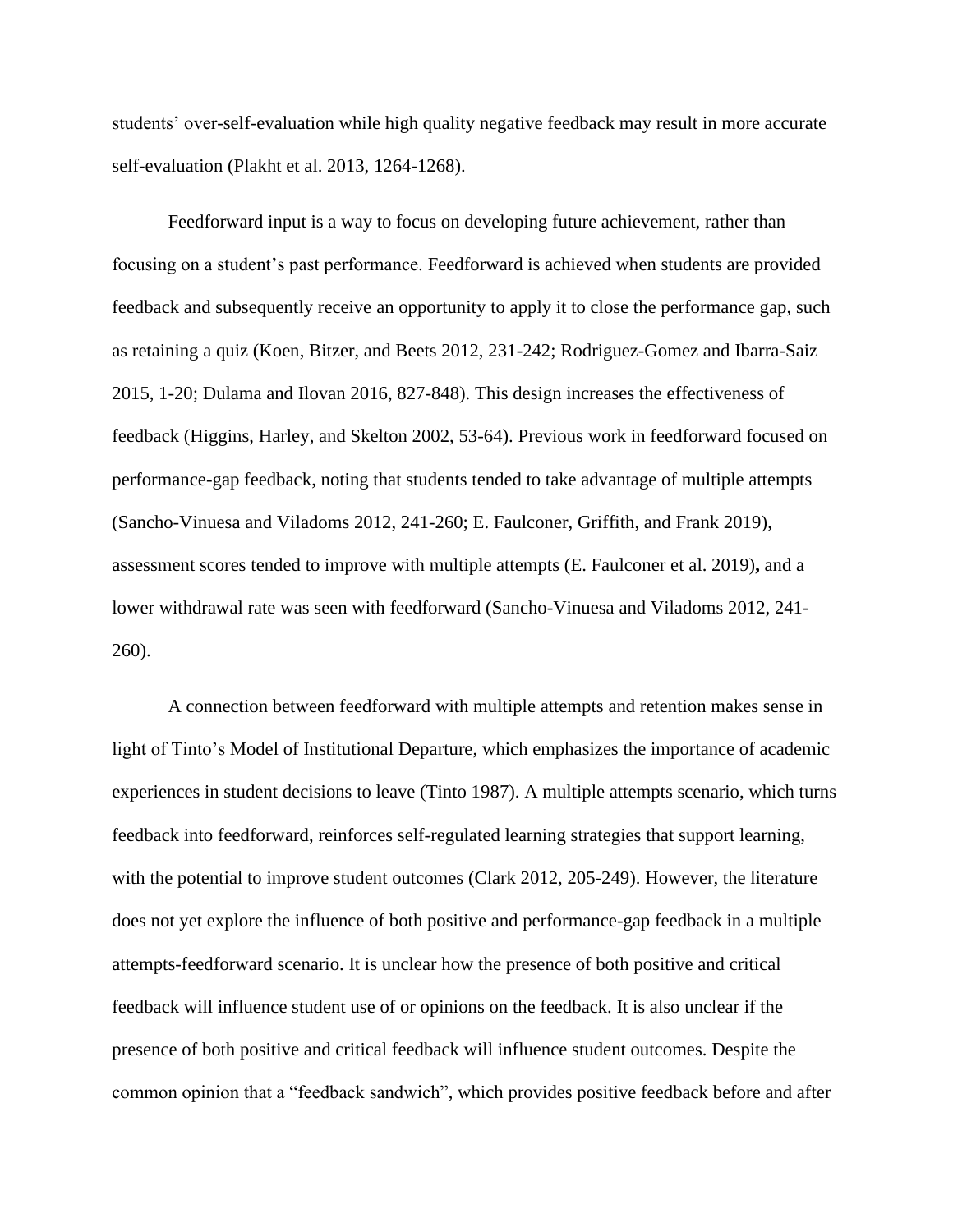constructive criticism is the correct feedback sequence, previous literature suggests that the sequence of feedback based on student performance on the assessment should not significantly influence the results (Henley and DiGennaro Reed 2015, 321-335).

The purpose of this study is to explore the combination of positive and performance-gap feedback in an immediate feedback scenario where students are given multiple attempts. Feedback in this research is viewed as fundamental to the teaching and learning process; assessment is viewed as a mechanism to enrich learning. This study explores the following alternate hypotheses:

- (1) The presence of both positive and performance-gap feedback will influence student selfreported use of feedback relative to performance-gap feedback alone.
- (2) The presence of both positive and performance-gap feedback will influence student opinions on feedback effectiveness relative to performance-gap feedback alone.
- (3) The presence of both positive and performance-gap feedback will improve student confidence relative to performance-gap feedback alone.
- (4) The presence of both positive and performance-gap feedback will increase the student use of multiple attempts on assessments relative to performance-gap feedback alone.
- (5) The presence of positive feedback will correlate to an increase in student assessment scores.

## **Methods**

#### *Participants*

The sample for this study was undergraduate students ( $n = 176$ ) enrolled in an online general inorganic chemistry course at a medium-sized private university. The asynchronous online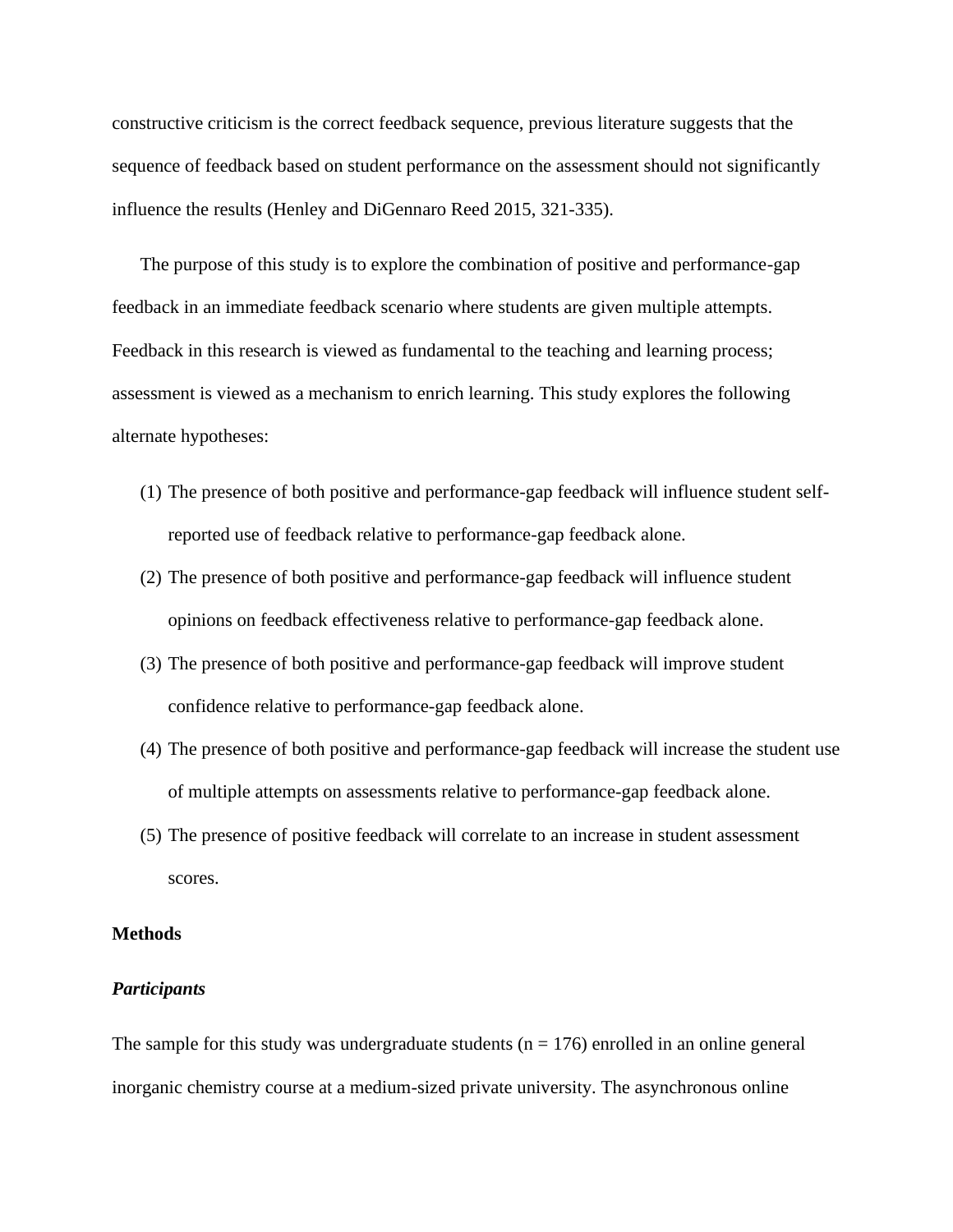course used a 9-week term. All sections are taught using streamlined content and learning outcomes. The data was gathered from sequential cohorts through the learning management system and end of course evaluations, with pre-intervention data collected from 6 sections held between May 2019 and January 2020 ( $n = 74$ ) and post-intervention data collected from 6 sections held between February 2020 and May 2020 ( $n = 102$ ).

Students enrolled in the studied sections were primarily non-traditional students, with 47% between the ages of 25 and 34 and 42% over the age of 35. Approximately 3% were 21 or younger. Enrollment reasons varied, with some students taking the course as a explicit degree requirement while others enrolled in the course as a general education elective option.

All data were aggregated with no individual identification of students, ensuring anonymity. Data were collected for several terms using only performance-gap feedback as the control. Data were collected post-intervention for several more terms, using both positive and performance-gap feedback. This work was reviewed by the institutional review board and deemed exempt.

## *The Assessments*

The students completed nine online summative assessments (quizzes) accounting for 40% of the overall course grade. Each quiz included a short paragraph explaining when feedback would be provided and how to apply this feedback to the multiple attempts format. The assessments were administered through the LMS, with each question pulled from a pool aligned with a specific module learning objective. Questions were closed format, presented one at a time. The assessment was timed, with one hour for completion, though students could pause progress and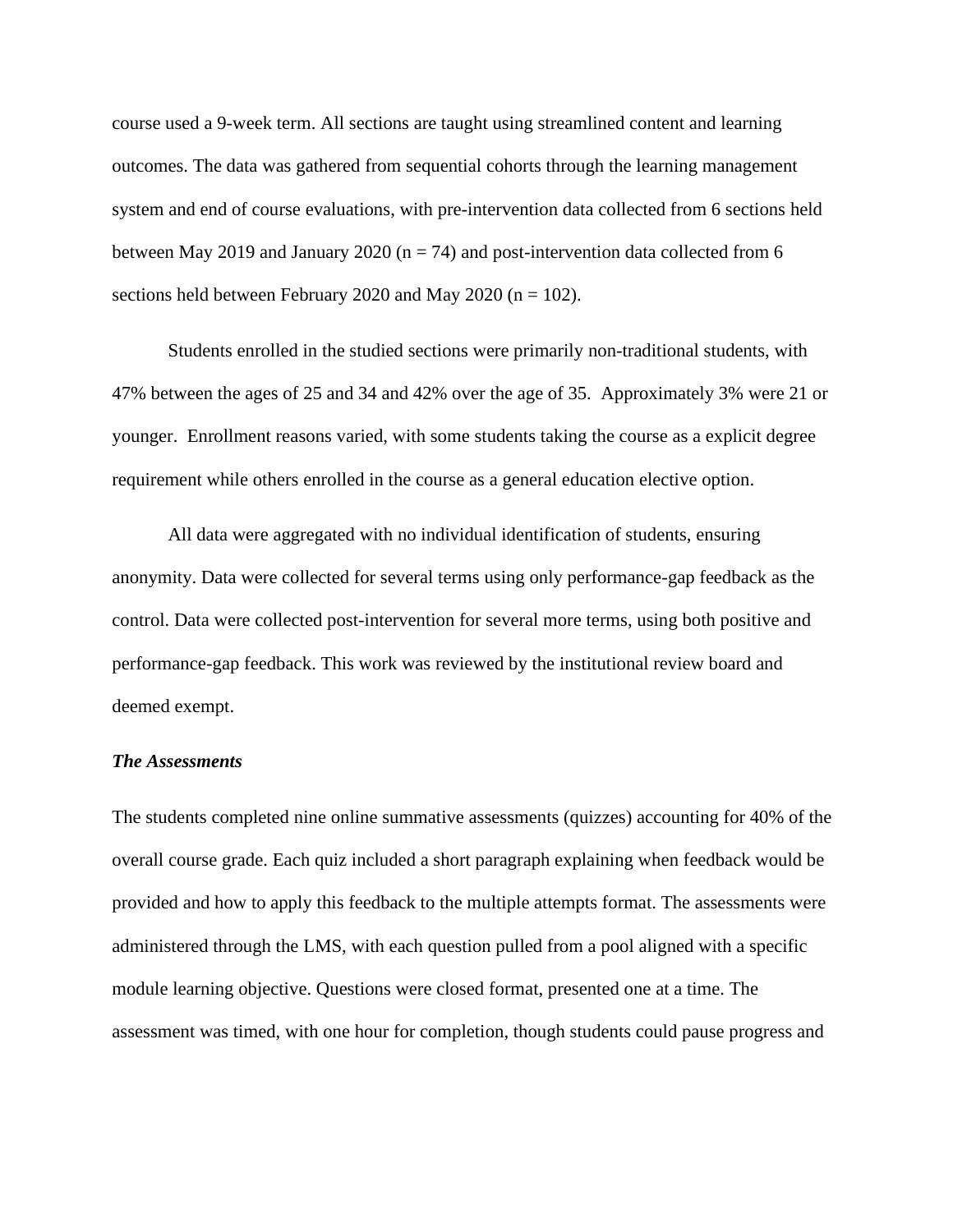resume any time before the due date. There was no penalty for stopping after the first attempt. Each student was permitted two attempts on the assessment, keeping the highest score.

The assessment was automatically graded by the LMS, immediately providing feedback to the student upon submission of the assessment, according to their selected answers. Correct answers were not provided at any time in the assessment process, though students could view what questions they answered incorrectly. All feedback was designed to meet the criteria of high-quality feedback, being specific, and actionable. In addition to the automatically-provided feedback, instructors could provide further feedback within the LMS, including personalized feedback and a reminder of the multiple-attempts format. Personalized feedback is specific to the student, task-focused with emphasis on next steps, and is growth mindset oriented (Koenka and Anderman 2019, 15-22). Only automatically-provided feedback was evaluated in this study.

Prior to the implementation of the combined performance-gap and positive feedback intervention in this study, only performance-gap feedback was provided for wrong answers in the course used to establish the population for this study. As a pilot study, the test group provided students positive feedback for challenging questions they answered correctly in addition to the performance-gap feedback for wrong answers. A pilot study approach was deemed appropriate as it was unclear if the combination feedback scheme might introduce undesirable outcomes like increased cognitive load, which could negatively impact student perspectives and use of the feedback or multiple attempts.

# *Measures and Data Analysis*

Student perceptions and self-reported behaviors were gathered from the anonymous end of course evaluation (EOCE) surveys (Table 1). These survey questions used a LIKERT scale from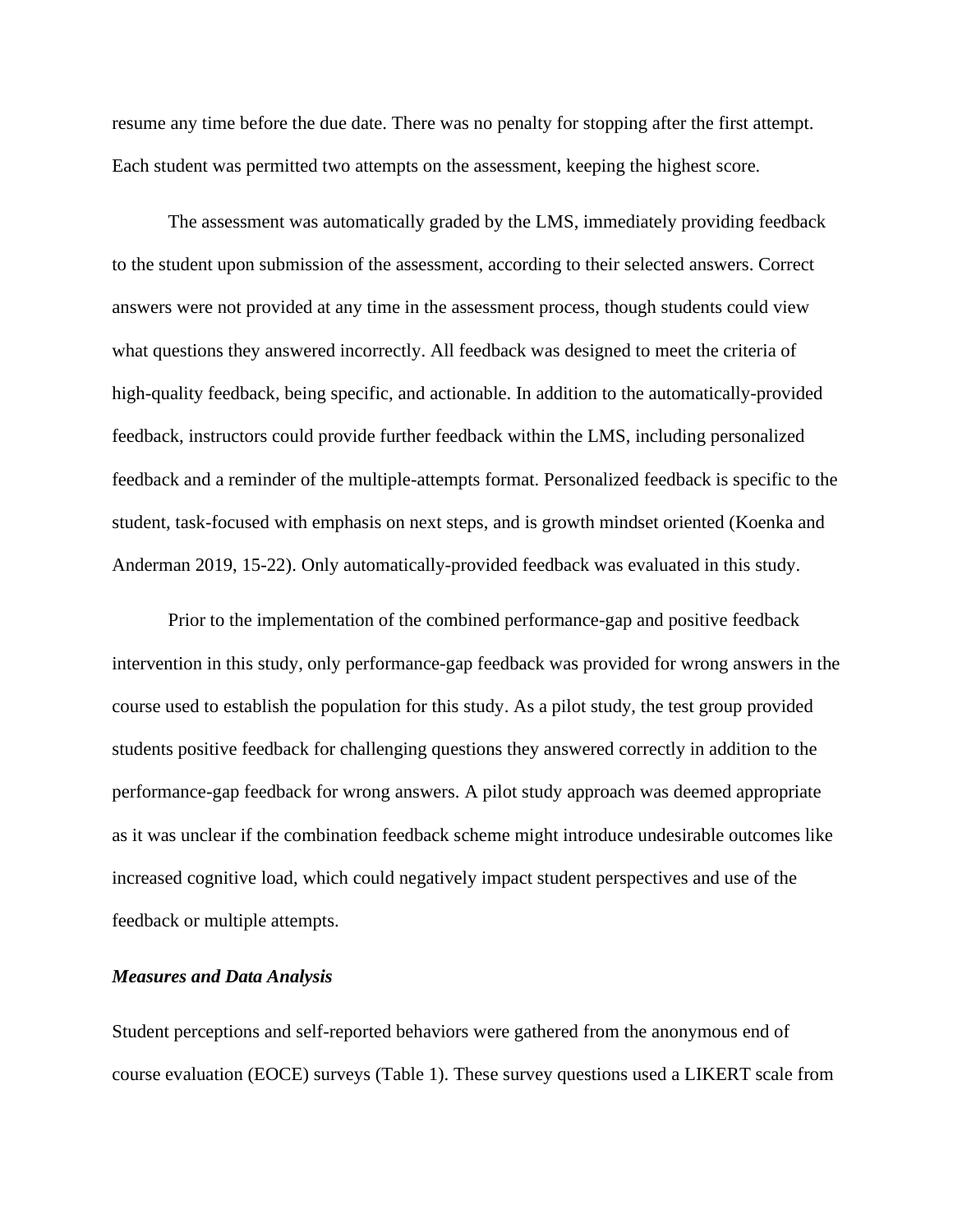strongly agree to strongly disagree, with a neutral option. The surveys were voluntary and participation was not incentivized. Hypotheses 4 and 5 were tested using multiple attempt data from the LMS. Because the LMS data was census data while the perspective data was collected through a voluntary survey, it is expected that the *n* will vary for the data types.

# [Insert Table 1 here]

The first four hypotheses focused on student feedback and were evaluated using Chi Square ( $\alpha$  = 0.05) at the appropriate degrees of freedom. The last hypothesis was conducted using a t-Test for independent samples (assuming unequal variances) also evaluated at  $\alpha = 0.05$ (Triola 2013).

# **Results & Discussion**

#### *Student Use of Feedback*

We explored the influence of the combination of performance-gap feedback and positive feedback on student self-reported use of feedback compared to performance-gap feedback alone. The majority of students who received performance gap and positive feedback reported using the feedback on future attempts,  $X^2$  (1, N = 77,) = 42.19, p < 0.001. Similarly, the majority of students who received only performance gap feedback also reported using the feedback on future attempts,  $X^2$  (1, N = 50,) = 18.00, p < 0.001. However, when comparing the use of feedback between the two feedback schemes, there was not a statistically significant difference in the selfreported use of feedback. With  $\alpha = 0.05$ , we failed to reject the null hypothesis (Table 2). There is no discernable evidence to support the claim that the combined performance-gap and positive feedback scheme influences student use of multiple attempts more than feedback on performance gap alone.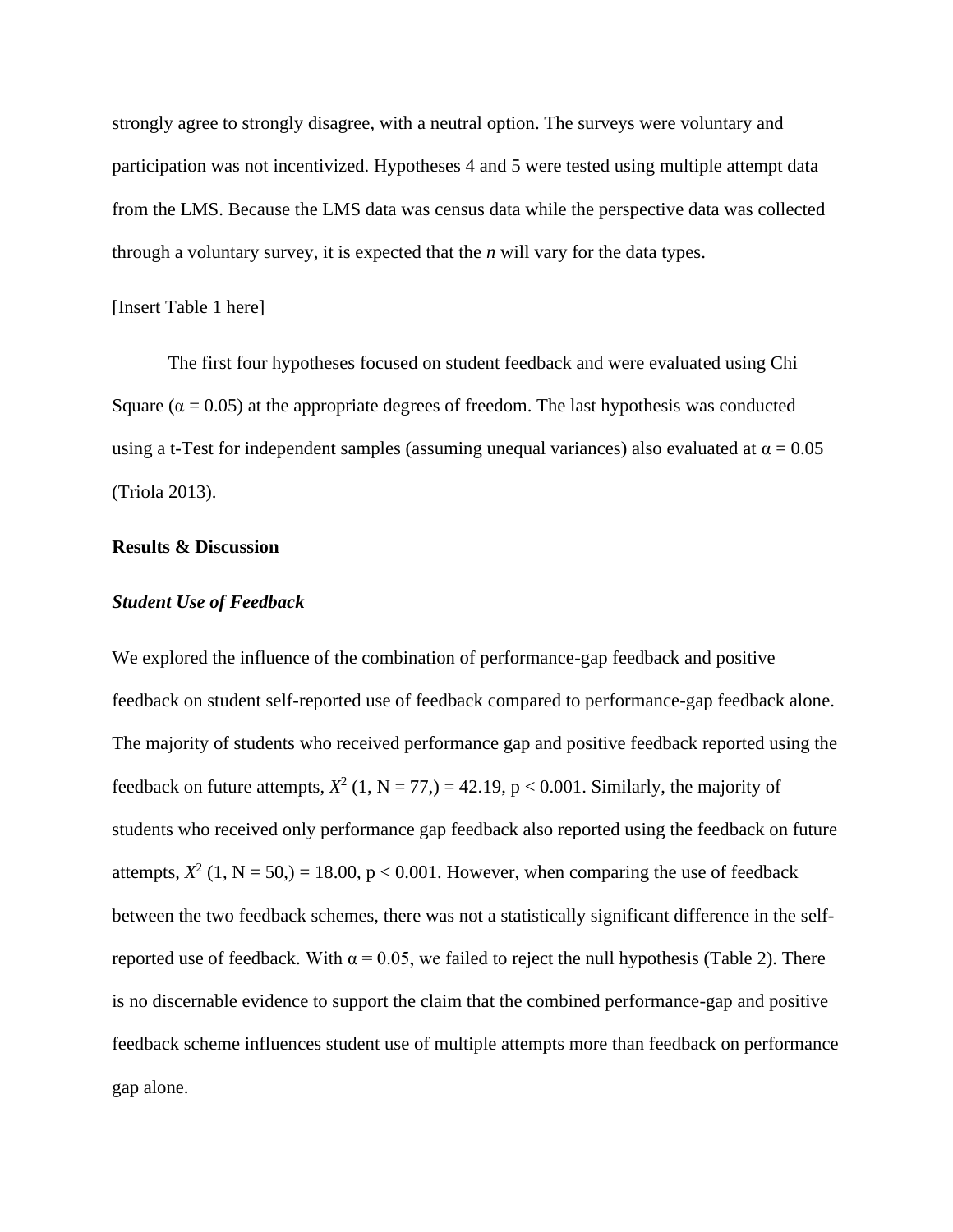#### [Insert Table 2 here]

#### *Student Perceptions of Feedback*

#### *Effectiveness*

We explored the influence of the combined feedback schemes on student opinions of feedback effectiveness. Within the group who received the combined feedback scheme, most students agreed that the feedback was useful,  $X^2$  (1, N = 77) = 26.30, p < 0.001. Similarly, students who received only performance-gap feedback tended to report that the feedback was useful,  $X^2$  (1, N  $= 50$ ) = 15.68, p < 0.001. However, as with the first hypothesis, perceptions were not statistically different when the two groups were compared with each other. With  $\alpha = 0.05$ , we failed to reject the null hypothesis (Table 2). The combined feedback scheme does not influence student opinions on feedback effectiveness when compared to performance-gap feedback alone. However, it is important to note that the combined feedback scheme does not damage student opinions on feedback effectiveness. This is important to document as increased feedback can increase cognitive load. Additionally, a more positive opinion was observed in the combined feedback scenario. External feedback has been shown to influence how students feel about themselves (Dweck 1999; Nicol and Macfarlane-Dick 2007, 199-218). Therefore, there may be more positive opinions about the combination feedback scenario due to how it made the students feel.

#### *Confidence*

We explored the influence of the combined feedback scheme on student confidence as well. Most students who received only performance-gap feedback agreed that the feedback improved their confidence,  $X^2$  (1, N = 50) =13.52, p < 0.001. Students in the combined feedback scenario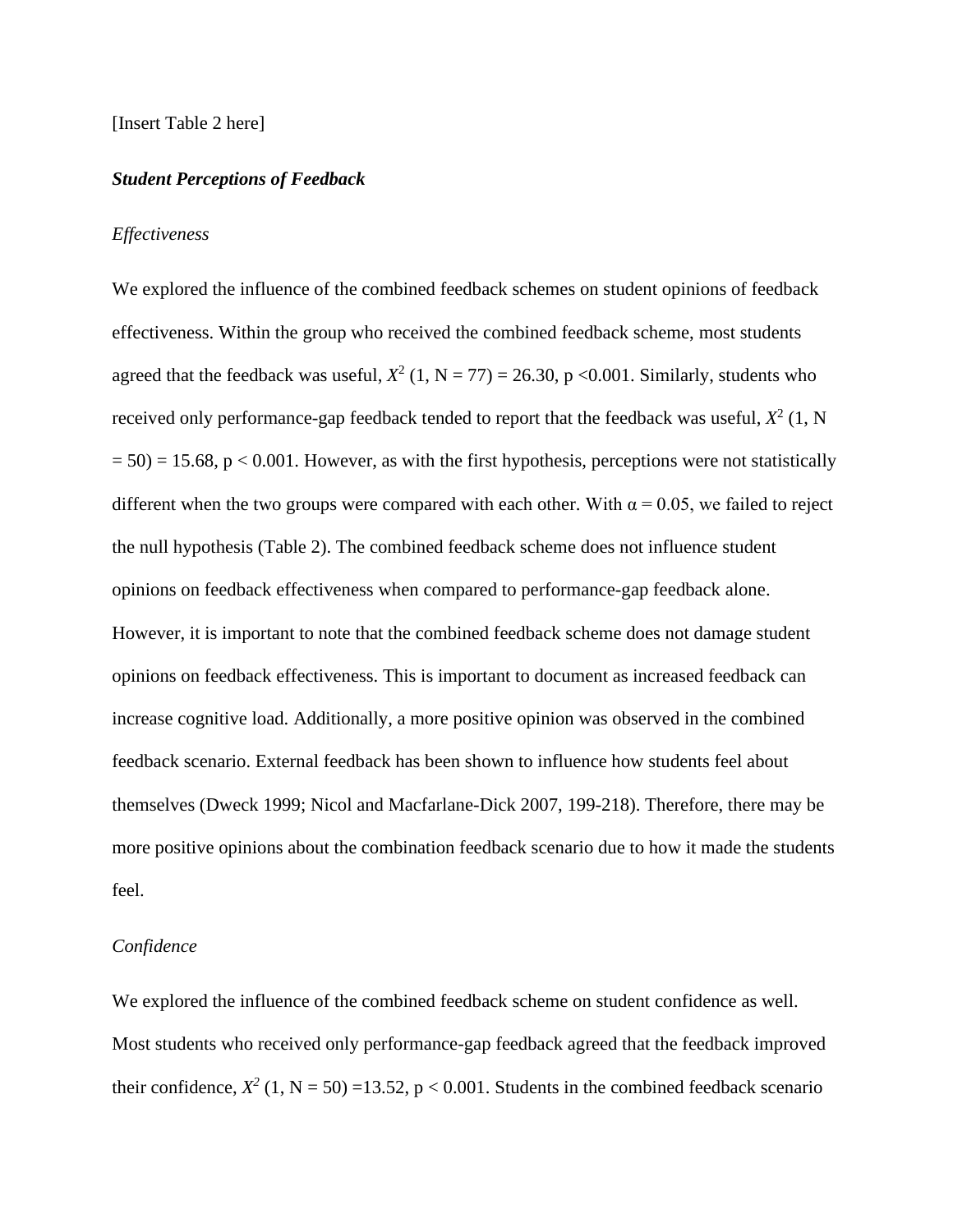felt similarly,  $X^2$  (1, N = 77) = 10.92, p = 0.001. Therefore, when the two groups were compared with each other, perceptions were not significantly different. With  $\alpha = 0.05$ , we failed to reject the null hypothesis (Table 2). There is no evidence to support the claim that the combined performance-gap and positive feedback scheme influences student confidence beyond the level already attained by performance gap feedback alone.

# *Student Performance with Feedback Schemes*

While the previous hypotheses explored student perspectives and self-reported behaviors, we also explored how the feedback schemes influenced student performance in several ways. First, we wanted to identify any influence of the feedback scheme on students' use of multiple attempts. We predicted that the combined feedback scheme would result in increased use of multiple attempts. We recognize that students who earned an A will have less motivation to invest time in a multiple attempt regardless of the feedback scheme, which was supported by data in this study. In the performance gap cohort, no students who earned 90% or higher made a second attempt. In the combined feedback cohort, 18% of students who earned an A tried again. For students who scored below 90%, 54% of those who received only performance gap feedback made multiple attempts and 45% in the combined feedback group made multiple attempts. Regardless of cohort, students who earned 90% or above on their first attempt made an additional attempt significantly less than students who initially scored below 90%; Performance gap only,  $X^2$  (1, N = 607) = 119.4, p < .001; Combined feedback,  $X^2$  (1, N = 916) = 61.85, p < .001. Therefore, we focused on student behaviors when the initial attempt was less than a 90% (an A on the grading scale) in both feedback scenarios. We also excluded students who did not attempt an assessment from this analysis (earned a 0%).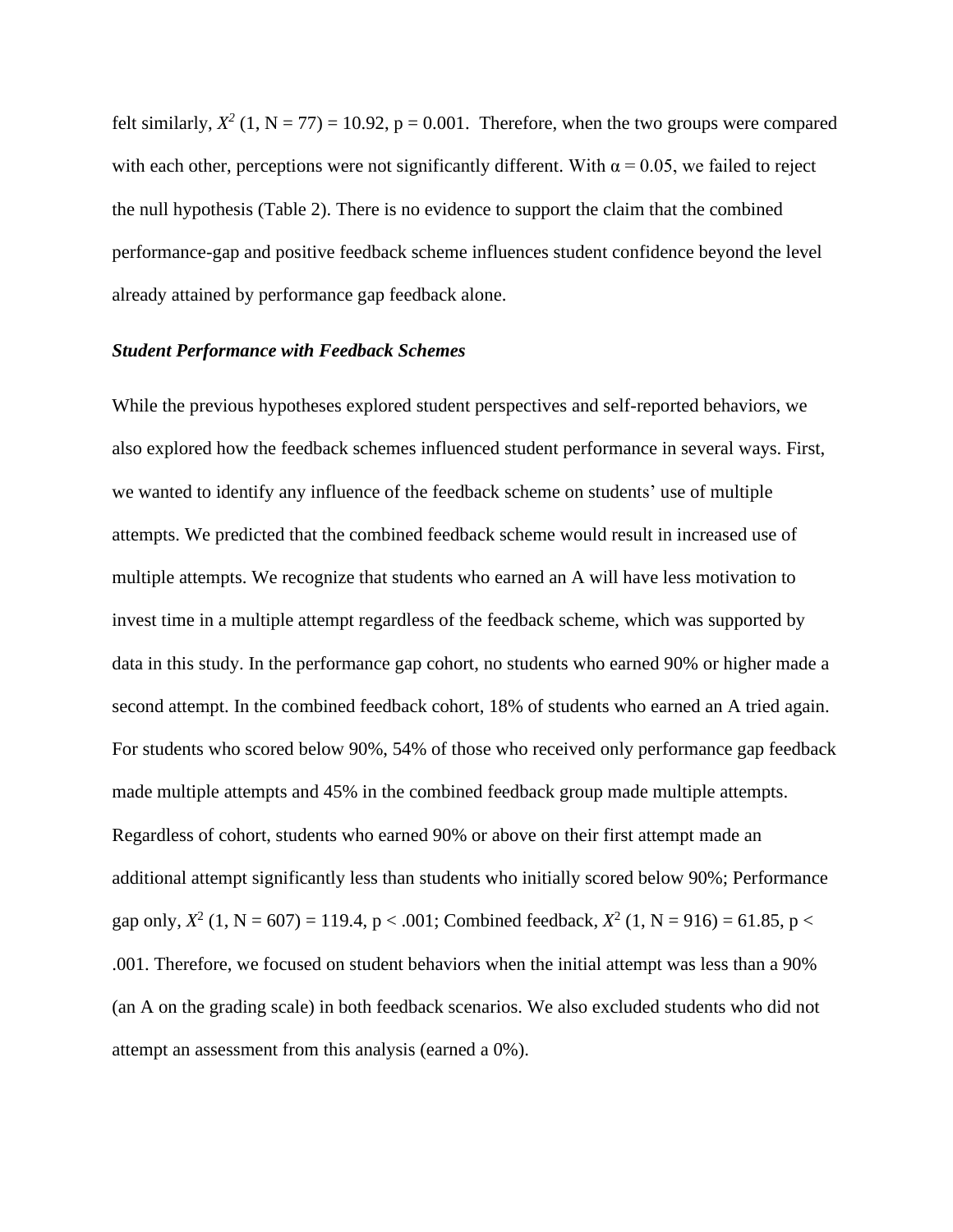Within the group who received only performance gap feedback, there was not a significant difference in the number of students who attempted to retake quizzes and those who did not,  $X^2$  (1, N = 478) = 2.42, p = .11. Within the group who also received positive feedback, significantly fewer students retook quizzes than those who did not,  $X^2$  (1, N = 647) = 5.38, p < 0.02. With  $\alpha$  = 0.05, we failed to reject the null hypothesis due to the one tailed nature of the hypothesis illustrating that fewer students made a second attempt at an assessment in the performance gap only group than the combined feedback group (Table 3). In other words, rather than seeing the predicted trend of an increase in attempts in the combined feedback scenario, we saw a significant decrease in the number of attempts in the combined feedback scenario. Qualitative data are needed to further explore this interesting finding.

## [Insert Table 3 here]

Although the Chi Square value was statistically significant, the null hypothesis was not rejected because a higher percentage of students who received feedback just on their performance gap retook a quiz (54%) compared to students who received messaging on their performance gap plus positive comments (45%).

We also investigated the influence of the combined feedback scheme on student performance relative to performance-feedback alone. Using a two-sample one-tailed t-test (Table 4), we reject the null hypothesis. There is evidence to support the claim that combined performance-gap and positive feedback scheme increases student assessment scores, with an improvement in the average assessment grades just under 11%, a full letter grade improvement. This aligns with previous research on the topic of multiple attempts, which demonstrates similar gains in student performance with use of multiple attempts (E. K. Faulconer, Griffith, and Frank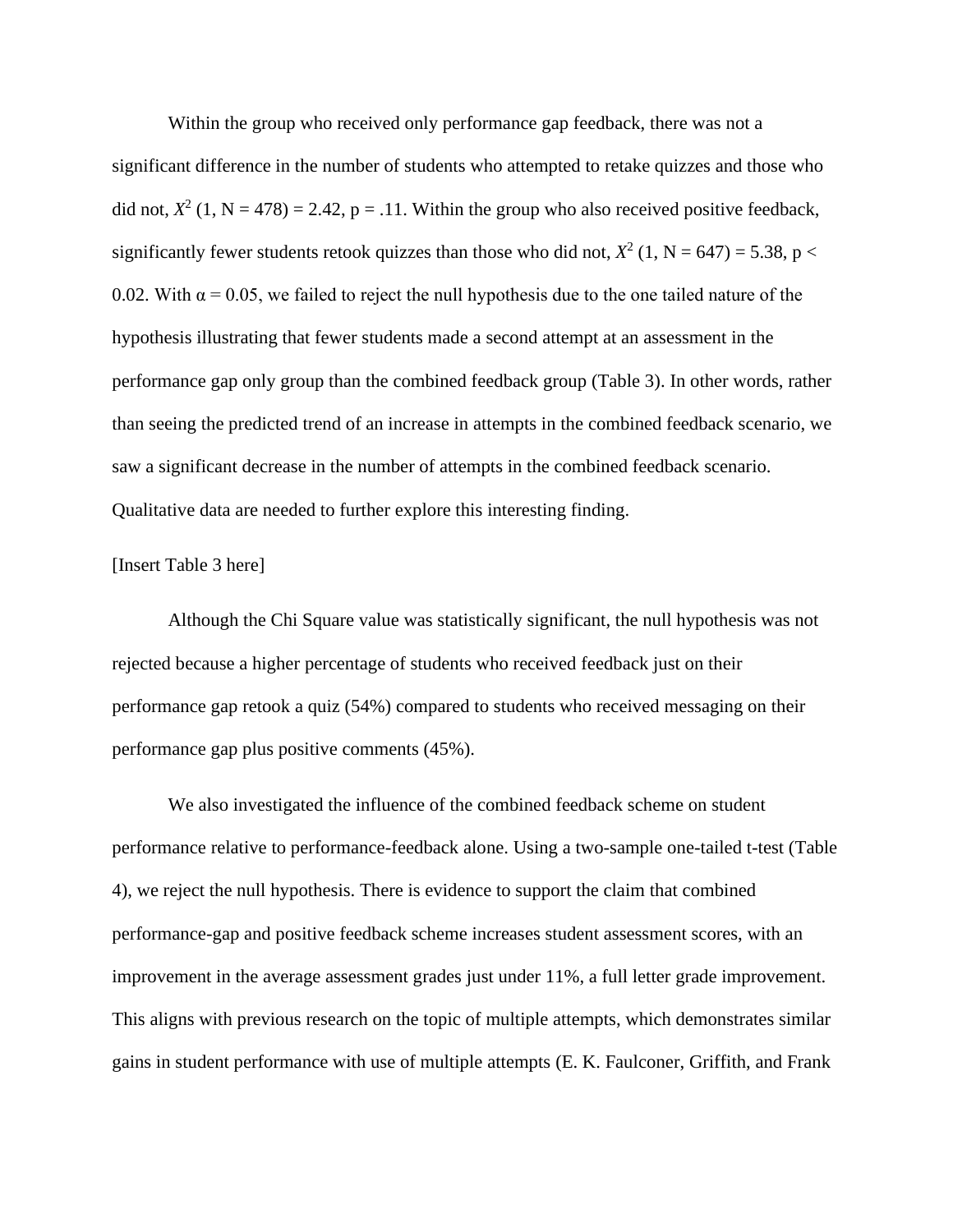2019). Because positive feedback promotes the use multiple attempts, students see learning gains.

This also translates to an improvement in overall course grade, with a statistically significant increase in student performance. The final course grade for the combined feedback scheme cohort average was over 10% higher than the cohort who received performance-gap feedback alone. (The course score difference of over 10% constitutes at least one letter grade.) The end of course score comparison yielded the only null hypothesis rejection in the study. However, the statistical and practical significance of this finding show a direct positive impact to students who had feedback that included both performance gap and positive feedback comments.

[Insert Table 4 here]

# *Limitations*

A sample-related issue for this study is nonresponse error. The perspective data was collected through a voluntary survey, which can introduce bias, with over-representation of strong positive and strong negative opinions. The response rate for the pre-intervention group was 70.0%, which results in a margin of error of 8%, given a 95% confidence level. The response rate for the postintervention group was 86.4%, with a margin of error of 5%, given a 95% confidence level. The samples are reasonably representative of the population.

Though the sample size for this study is robust and covers multiple sections of a course, the data captured from the surveys were drawn from a university with a large non-traditional student population. Out of the students surveyed, 89% were 25 years old or older. The typical student at this university is in their mid-thirties and works full-time. This may have an effect on the results, though there is no research to support this as there are limited studies associated with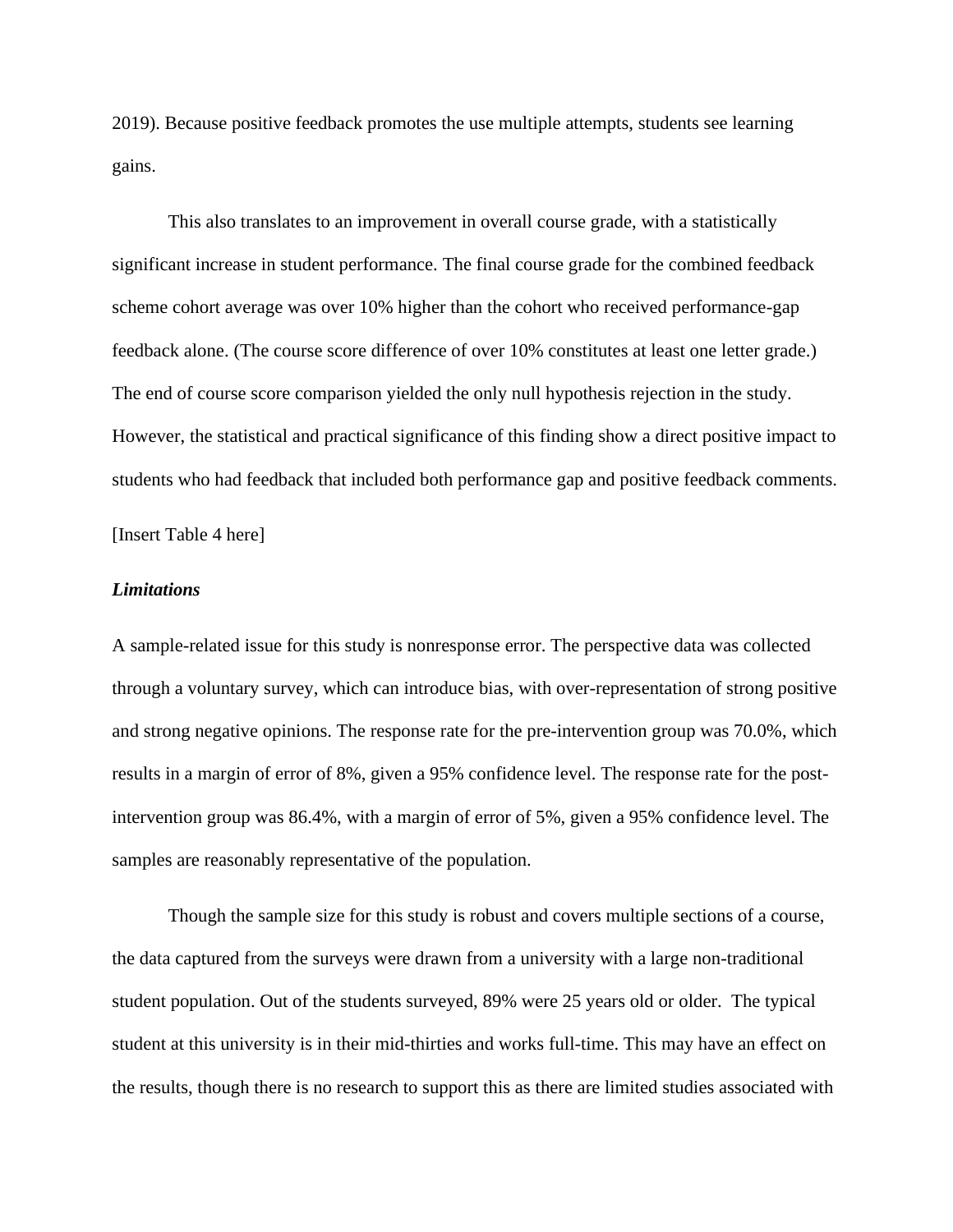non-traditional students or adult learners (Martin and Chen 2016, 849-867). If anything, the combination of performance-gap and positive feedback would have more of a positive impact on non-traditional students as they can feel as though they have little support and are expected to be independent too early in their academic career (Leathwood and O'Connell 2003, 597-615; Read, Archer, and Leathwood 2003, 261-277). Indeed, feedforward and positive input is often better received by mature-aged learners and can reduce the impact of more judgmental feedback (Cramp 2012, 244).

Another limitation is that the term lengths were 9-weeks as compared to the more common 15- to 16-week semester. There is some evidence to suggest that students perform worse on academic calendars that run on quarters, potentially because the feedbacks and assessments do not have time to sink in in this accelerated format (Gordon 2016). However, as more higher education institutions have switched to a 15- or 16-week semester system, there is very little empirical evidence that show a link between academic calendars and student outcomes (Bostwick, Fischer, and Lang 2018).

The student set the surveys were collected from varied demographically. These moderating variables, such as gender, age, degree, and academic rank, were not studied. Future research will study how these moderating variables can strengthen or diminish the hypotheses in this pilot study. For example, it would be useful to know if positive feedback was perceived differently by student based on the gender identity of the student and faculty member. This would allow for a deeper analysis that will measure these potential moderating variables.

# **Conclusion**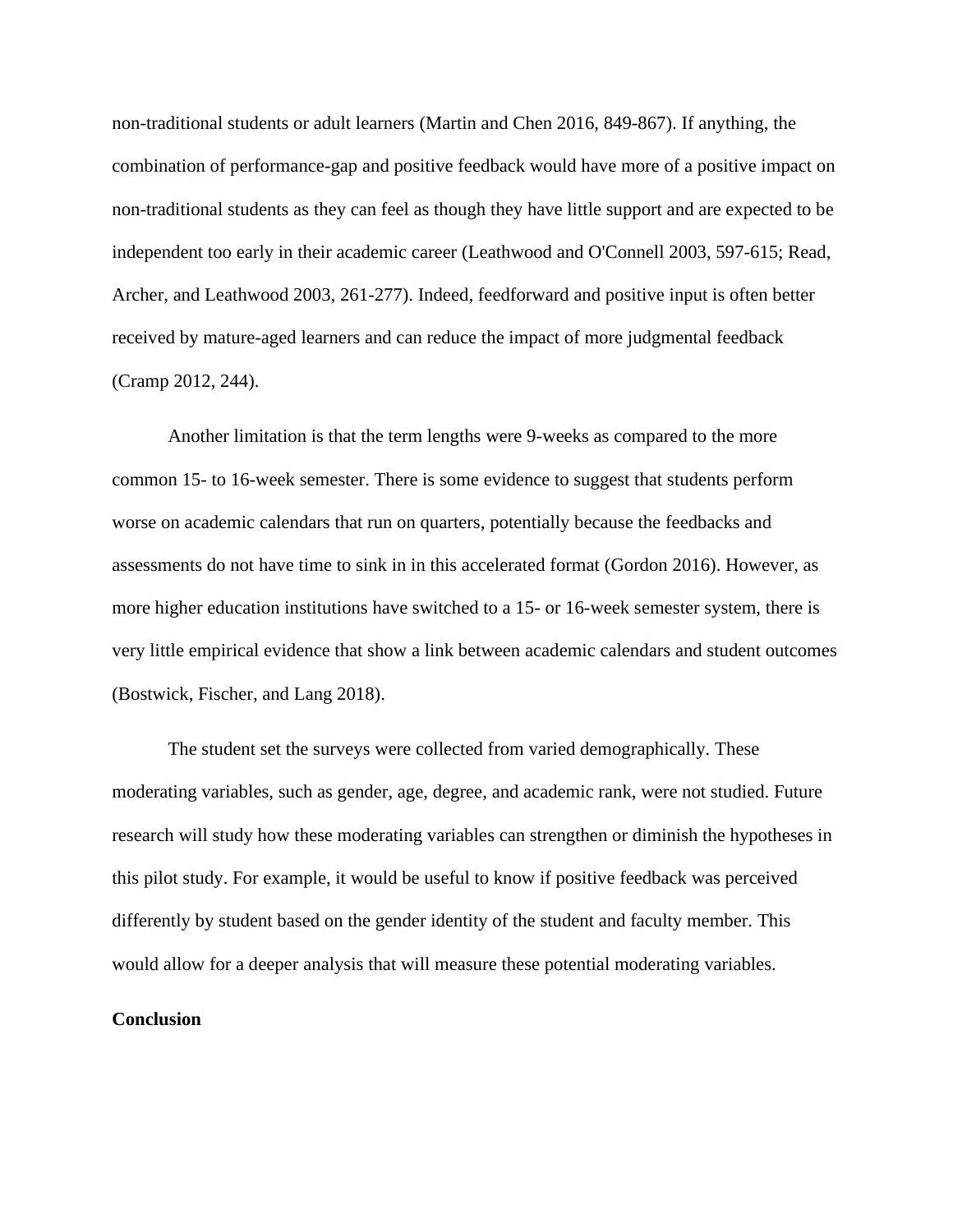The addition of positive feedback to performance-gap feedback in this setting was correlated with an increase in student academic performance. In fact, students who were provided both performance-gap and positive feedback received an average of an entire letter grade higher than the students who received only performance-gap feedback.

While there was no improvement in student self-perceptions or in self-reported use of feedback it appears that there is no detrimental effect on these factors when using the combined feedback scenario. Specifically, there was no statistical difference between the two feedback scenarios on if the students used the feedback to prepare for a second attempt, whether they felt the feedback was useful, or if they felt it improved their confidence. Student use of multiple attempts did vary between groups, but qualitative studies are needed to further explore strategic behaviour that may have resulted in this finding.

Increased feedback can increase cognitive load (Moreno 2004, 99-113; Fyfe, DeCare, and Rittle-Johnson 2015, 73-91). Therefore, it is important to note that not only did the combined feedback scenario fail to negatively influence student opinions of feedback effectiveness, but the combined feedback scheme resulted in stronger student performance. It is possible that increased cognitive load is more visible in K-12 students or novice undergraduates, rather than matureaged, non-traditional students.

These findings provide insight on the importance of feedback in an online setting and have important implications on student course outcomes. The positive results of this pilot study suggest that the combination feedback scenario is a suitable construct for a larger scale study in different contexts and with a larger sample size. Future work could also explore student selfjudgement and self-reaction in the self-reflection phase of self-regulated learning to understand the influence of the feedback scheme on decisions to use multiple attempts.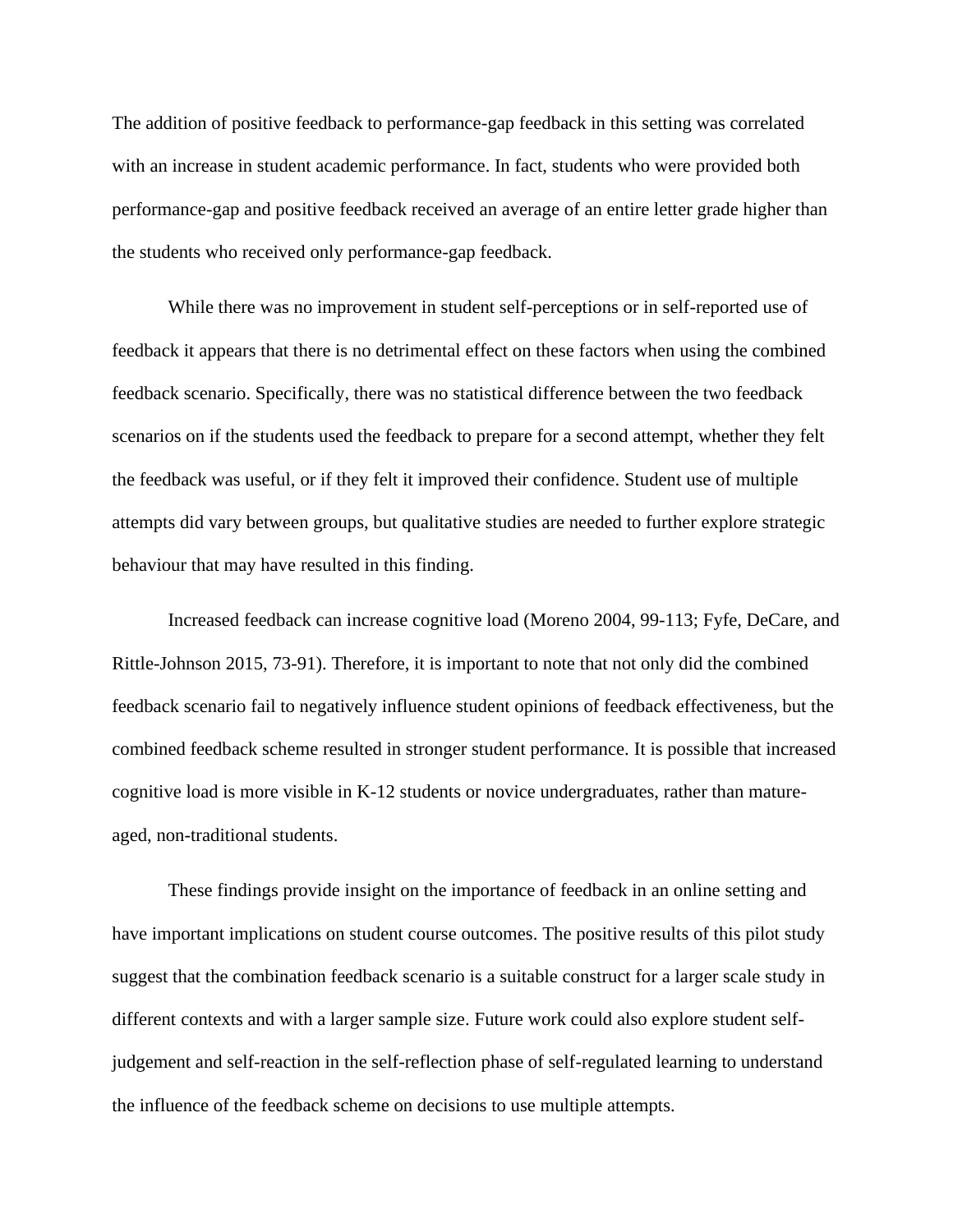# **Disclosure Statement**

No potential competing interest was reported by the authors.

# Bibliography

- Bayerlein, L. 2014. "Students' Feedback Preferences: How do Students React to Timely and Automatically Generated Assessment Feedback?" *Assessment & Evaluation in Higher Education* 39 (8): 916-931. doi:10.1080/02602938.2013.870531.
- Bostwick, V., S. Fischer, and M. Lang. 2018*. Semesters Or Quarters? the Effect of the Academic Calendar on Postsecondary Graduation Rates*. Washington, D.C.: Integrated PostSecondary Education Data System.
- Brockner, J., W. R. Derr, and W. N. Laing. 1987. "Self-Esteem and Reactions to Negative Feedback: Toward Greater Generalizability." *Journal of Research in Personality* 21 (3): 318-333.
- Brunot, S., P. Huguet, and J. M. Monteil. 1999. "Performance Feedback and Self-Focused Attention in the Classroom: When Past and Present Interact." *Social Psychology of Education: An International Journal* 3 (4): 271-293.
- Clark, I. 2012. "Formative Assessment: Assessment is for Self-Regulated Learning." *Educational Psychology Review* 24: 205-249.
- Cramp, A. 2012. "Empowering Non-Traditional Students in the UK: Feedback and the Hidden Curriculum." In *Social Inclusion in Higher Education*, edited by S. Tomlinson and T. N. Basit, 244: Bristol University Press.
- Dulama, M. E. and O. Ilovan. 2016. "How Powerful is Feedforward in University Education? A Case Study in Romanian Geography Education on Increasing Learning Efficiency." *Kuram Ve Uygulamada Egitim Bilimleri* 16 (3): 827-848. doi:10.12738/estp.2016.3.0392.
- Dweck, C. 1999. *Self-Theories: Their Role in Motivation, Personality, and Development*. Philadelphia, PA: Psychology Press.
- Faulconer, E., J. Griffith, and H. Frank. 2019. "If at First You do Not Succeed: The Student Benefits of Multiple Trials on Summative Assessments." *Teaching in Higher Education*. doi:doi.org/10.1080/13562517.2019.1664454.
- Faulconer, E. K., J. C. Griffith, and H. Frank. 2019. "If at First You do Not Succeed: Student Behavior when Provided Feedforward with Multiple Trials for Online Summative Assessments." *Teaching in Higher Education*.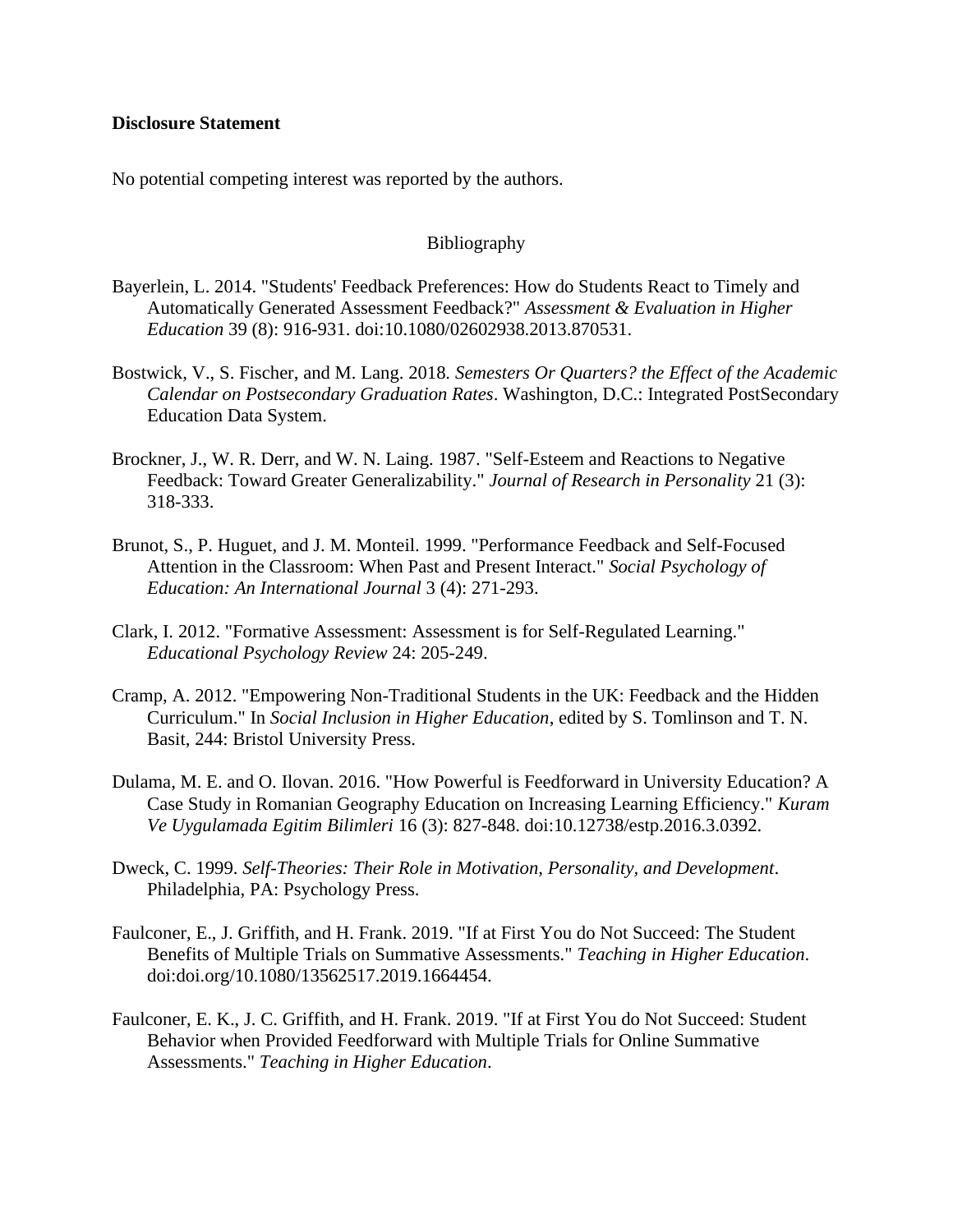- Fong, C. J., D. L. Schallert, K. M. Williams, Z. H. Williamson, J. R. Warner, S. Lin, and Y. W. Kim. 2018. "When Feedback Signals Failure but Offers Hope for Improvement: A Process Model of Constructive Criticism." *Thinking Skills and Creativity* 30: 42-53.
- Fyfe, E. R., M. S. DeCare, and B. Rittle-Johnson. 2015. "When Feedback is Cognitively Demanding: The Importance of Working Memory Capacity." *Instructional Science* 43 (1): 73-91.
- Gallien, T. and J. Oomen-Early. 2008. "Personalized Versus Collective Instructor Feedback in the Online Courseroom: Does Type of Feedback Affect Student Satisfaction, Academic Performance, and Perceived Connectedness with the Instructor?" *International Journal on E-Learning* 7: 3-436.
- Gordon, L. 2016. "Cal State Joins National Trend to Switch to 15-Week Semesters." *EdSource*, March 24.
- Hattie, J. and H. Timperley. 2007. "The Power of Feedback." *Review of Educational Research* 77 (1): 81-112.
- Henley, A. J. and F. D. DiGennaro Reed. 2015. "Should You Order the Feedback Sandwhich? Efficacy of Feedback Sequence and Timing." *Journal of Organizational Behavior Management* 35 (3-4): 321-335.
- Higgins, R., P. Harley, and A. Skelton. 2002. "The Conscientious Consumer: Reconsidering the Role of Assessment Feedback in Student Learning." *Studies in Higher Education* 27 (1): 53- 64.
- Huba, M. E. and J. E. Freed. 1999. *Learner-Centered Assessments on College Campuses: Shifting the Focus from Teaching to Learning.* Needham Heights, MA: Allyn & Beacon.
- Hyland, F. and K. Hyland. 2001. "Sugaring the Pill: Praise and Criticism in Written Feedback." *Journal of Second Language Writing* 10: 185-212.
- Hyland, K. 2000. *Disciplinary Discourses: Social Interactions in Academic Writing*. London: Longman.
- Koen, K., E. M. Bitzer, and P. A. D. Beets. 2012. "Feedback Or Feedforward? A Case Study in One Higher Education Classroom." *Journal of Social Sciences* 32 (3): 231-242. doi:10.1080/09718923.2012.11893068.
- Koenka, A. C. and E. M. Anderman. 2019. "Personalized Feedback as a Strategy for Improving Motivation and Performance among Middle School Students." *Middle School Journal* 50 (5): 15-22.
- Leathwood, C. and P. O'Connell. 2003. ""It's a Struggle": The Construction of the "New Student" in Higher Education." *Journal of Education Policy* 18: 597-615.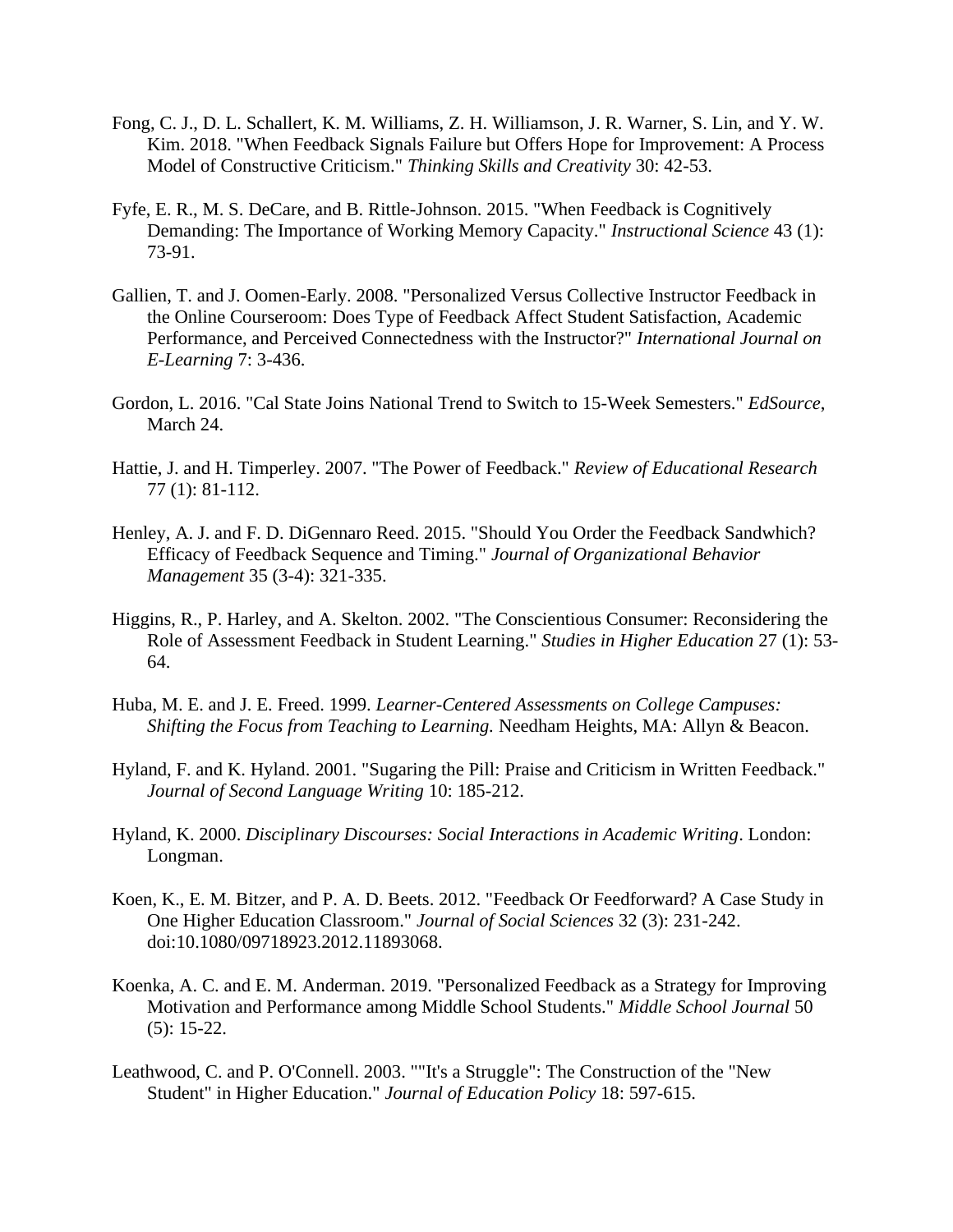- Lizzio, A. and K. Wilson. 2008. "Feedback on Assessment: Students' Perceptions of Quality and Effectiveness." *Assessment & Evaluation in Higher Education* 33 (3): 263-275.
- Lizzio, A., K. Wilson, J. Gilchrist, and C. Gallois. 2003. "The Role of Gender in the Construction and Evaluation of Feedback Effectiveness." *Management Communication Quarterly* 16: 341-379.
- Martin, A. and J. C. Chen. 2016. "Barriers to Sustainability in Mature-Age Adult Learners: Working Toward Identity Change." *Environmental Education Research* 22 (6): 849-867.
- Mega, C., L. Ronconi, and R. De Beni. 2014. "What Makes a Good Student? how Emotions, Self-Regulated Learning, and Motivation Contribute to Academic Achievement." *Journal of Educational Psychology* 106 (1): 121-131.
- Moreno, R. 2004. "Decreasing Cognitive Load for Novice Students: Effects of Explanatory Versus Corrective Feedback in Discovery-Based Multimedia." *Instructional Science* 32: 99- 113.
- Nicol, D. J. and D. Macfarlane-Dick. 2007. "Formative Assessment and Self-Regulated Learning: A Model and Seven Principles of Good Feedback Practice." *Studies in Higher Education* 31 (2): 199-218.
- Plakht, Y., A. Shiyovich, L. Nusbaum, and H. Raizer. 2013. "The Association of Positive and Negative Feedback with Clinical Performance, Self-Evaluation and Practice Contribution of Nursing Students." *Nurse Education Today* 33 (10): 1264-1268.
- Read, B., L. Archer, and C. Leathwood. 2003. "Challenging Cultures? Student Conceptions of "Belonging" and "Isolation" at a Post-1992 University." *Studies in Higher Education* 28: 261-277.
- Rodriguez-Gomez, G. and M. S. Ibarra-Saiz. 2015. "Assessment of Learning and Empowerment: Towards Sustainable Learning in Higher Education." In *Sustainable Learning in Higher Education*, edited by M. Peris-Ortiz and J. Merigo Lindahl, 1-20. Cham: Springer. doi:10.1007/978-3-319-10804-9.
- Sancho-Vinuesa, T. and N. E. Viladoms. 2012. "A Proposal for Formative Assessment with Automatic Feedback on an Online Mathematics Subject." *International Journal of Educational Technology in Higher Education* 9 (2): 241-260.
- Sheridan, K. and M. A. Kelly. 2010. "The Indicators of Instructor Presence that are Important to Students in Online Courses." *MERLOT Journal of Online Learning and Teaching* 6 (4): 767-779.
- Tinto, V. 1987. *Leaving College: Rethinking the Causes and Cures of Student Attrition*. Chicago, IL: The University of Chicago Press.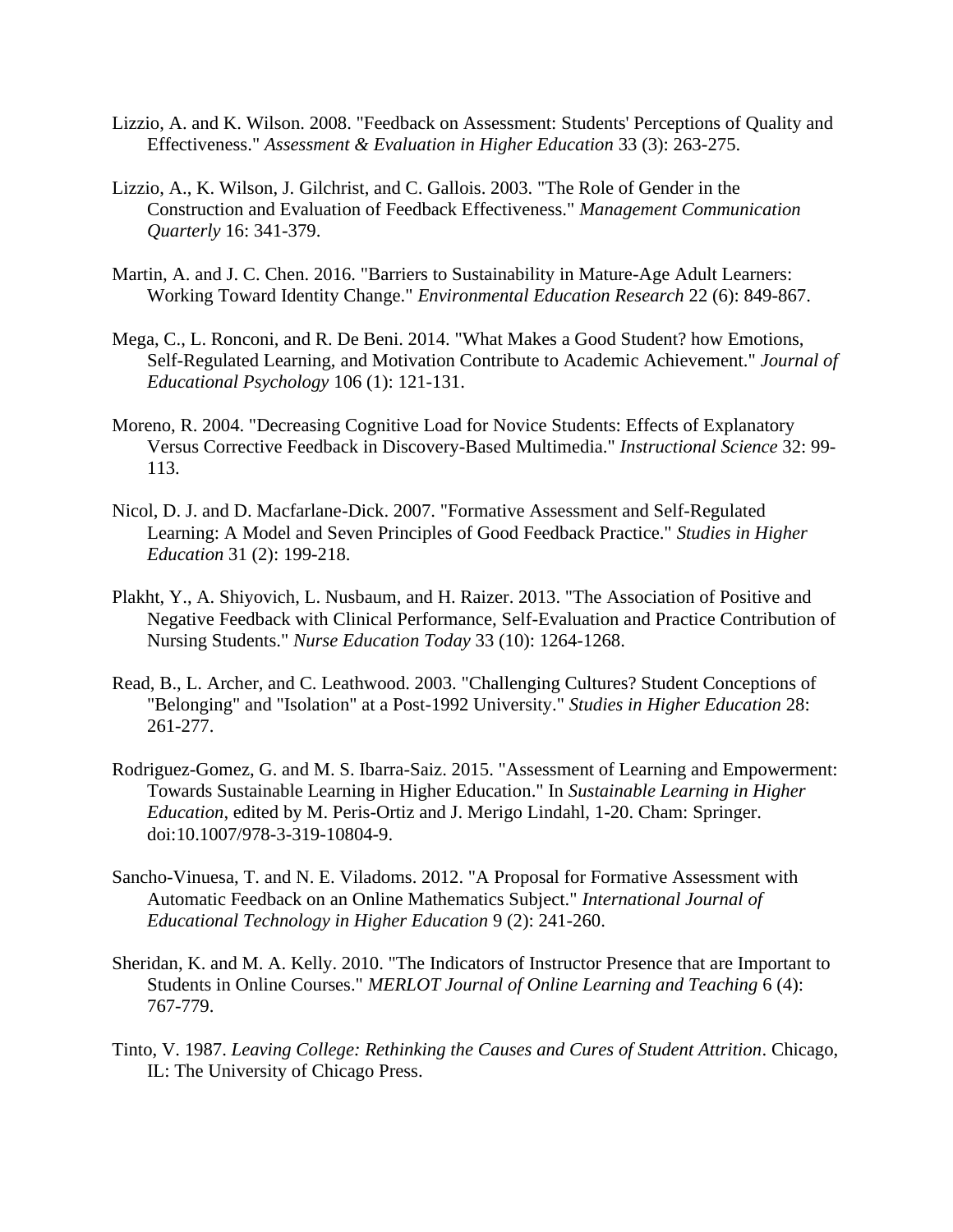Triola, M. 2013. *Statdisk*. Vol. 12.0.2 Pearson Education Inc. [http://www.statdisk.org/.](http://www.statdisk.org/)

- Van-Dijk, D. and A. N. Kluger. 2000. "Positive (Negative) Feedback: Encouragement Or Discouragement?".
- Weaver, M. R. 2006. "Do Students Value Feedback? Student Perceptions of Tutor's Written Responses." *Assessment & Evaluation in Higher Education* 31 (3): 379-394.
- Young, P. 2000. "'I might as Well Give Up': Self-Esteem and Mature Students' Feelings about Feedback on Assignments." *Journal of further and Higher Education* 24: 409-418.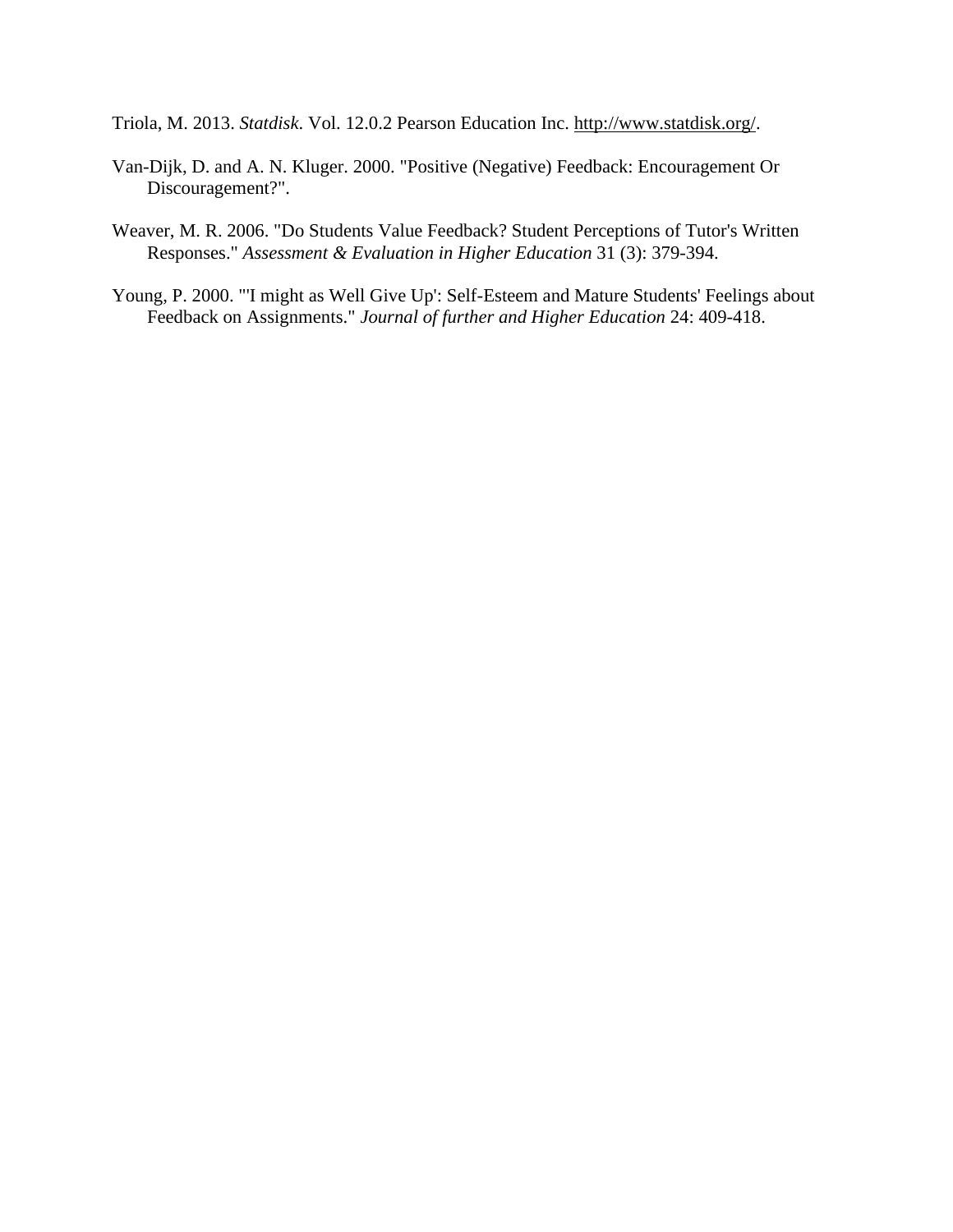| <b>Hypothesis</b> | <b>End of Course Evaluation Question</b>                                 |
|-------------------|--------------------------------------------------------------------------|
|                   | I used the feedback provided on my first quiz attempt to prepare for my  |
|                   | second quiz attempt.                                                     |
| $\overline{2}$    | The feedback automatically provided after submitting my quiz was useful. |
| 3                 | The quiz feedback improved my confidence.                                |
| 4 & 5             | N/A (Evaluated using multiple attempt data from the LMS)                 |

Table 1. Alignment of EOCE Questions and hypotheses.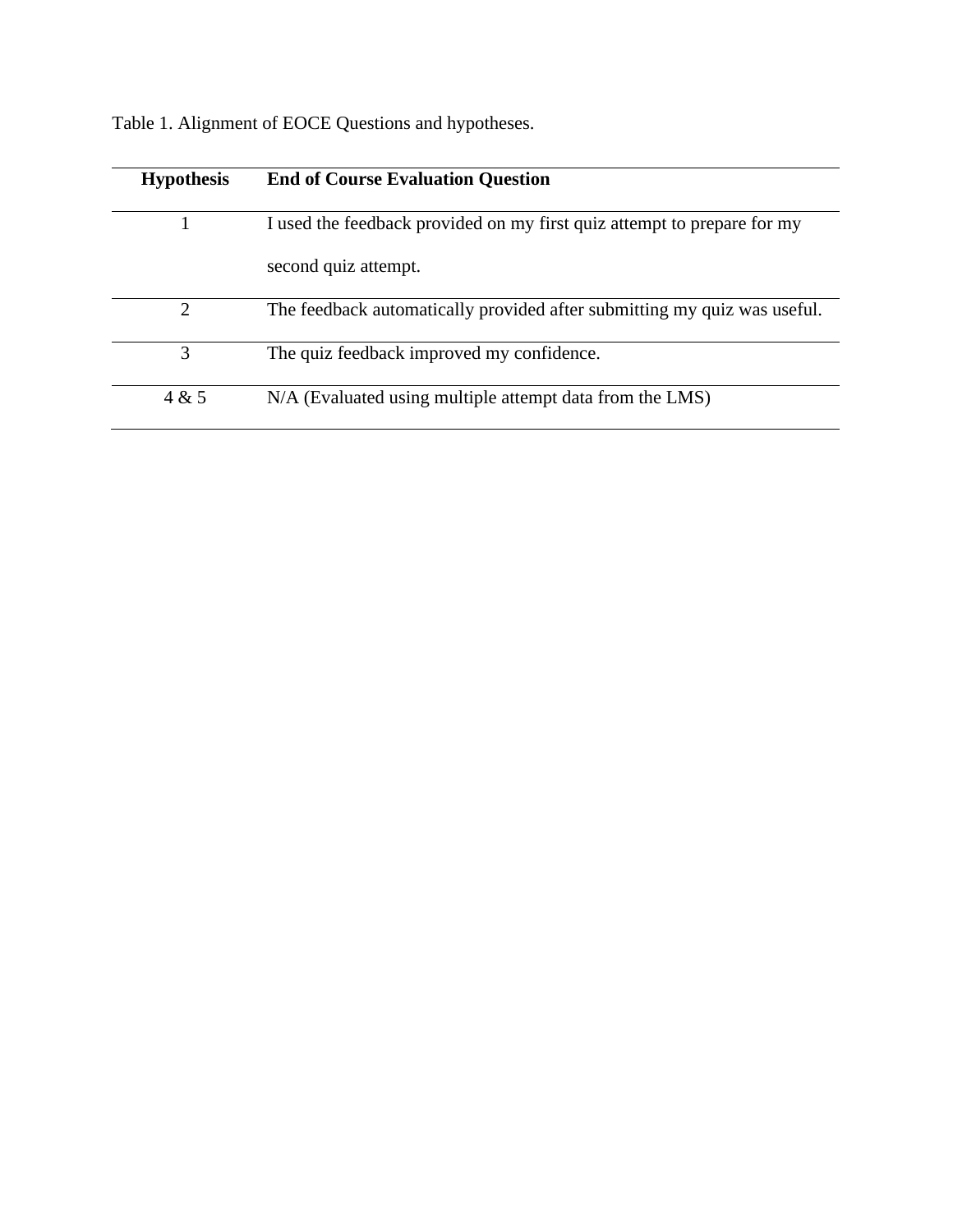Table 2. Chi square goodness of fit for Hypotheses 1 (self-reported use of feedback), 2 (perceived feedback effectiveness), and 3 (self-reported improved confidence) ( $\alpha$  = 0.05).

| <b>Feedback Scenario</b>   | $\boldsymbol{n}$ | Agree | <b>Disagree</b> | DF |       | Value p-value |
|----------------------------|------------------|-------|-----------------|----|-------|---------------|
| <b>Hypothesis 1</b>        |                  |       |                 |    |       |               |
| Performance-Gap            | 50               | 40    | 10              | 1  | 1.124 | 0.289         |
| Performance-Gap + Positive | 77               | 67    | 10              |    |       |               |
| <b>Hypothesis 2</b>        |                  |       |                 |    |       |               |
| Performance-Gap            | 50               | 39    | 11              | 1  | 0.027 | 0.87          |
| Performance Gap + Positive | 77               | 61    | 16              |    |       |               |
| <b>Hypothesis 3</b>        |                  |       |                 |    |       |               |
| Performance-Gap            | 50               | 38    | 12              | 1  | 0.767 | 0.381         |
| Performance Gap + Positive | 77               | 53    | 24              |    |       |               |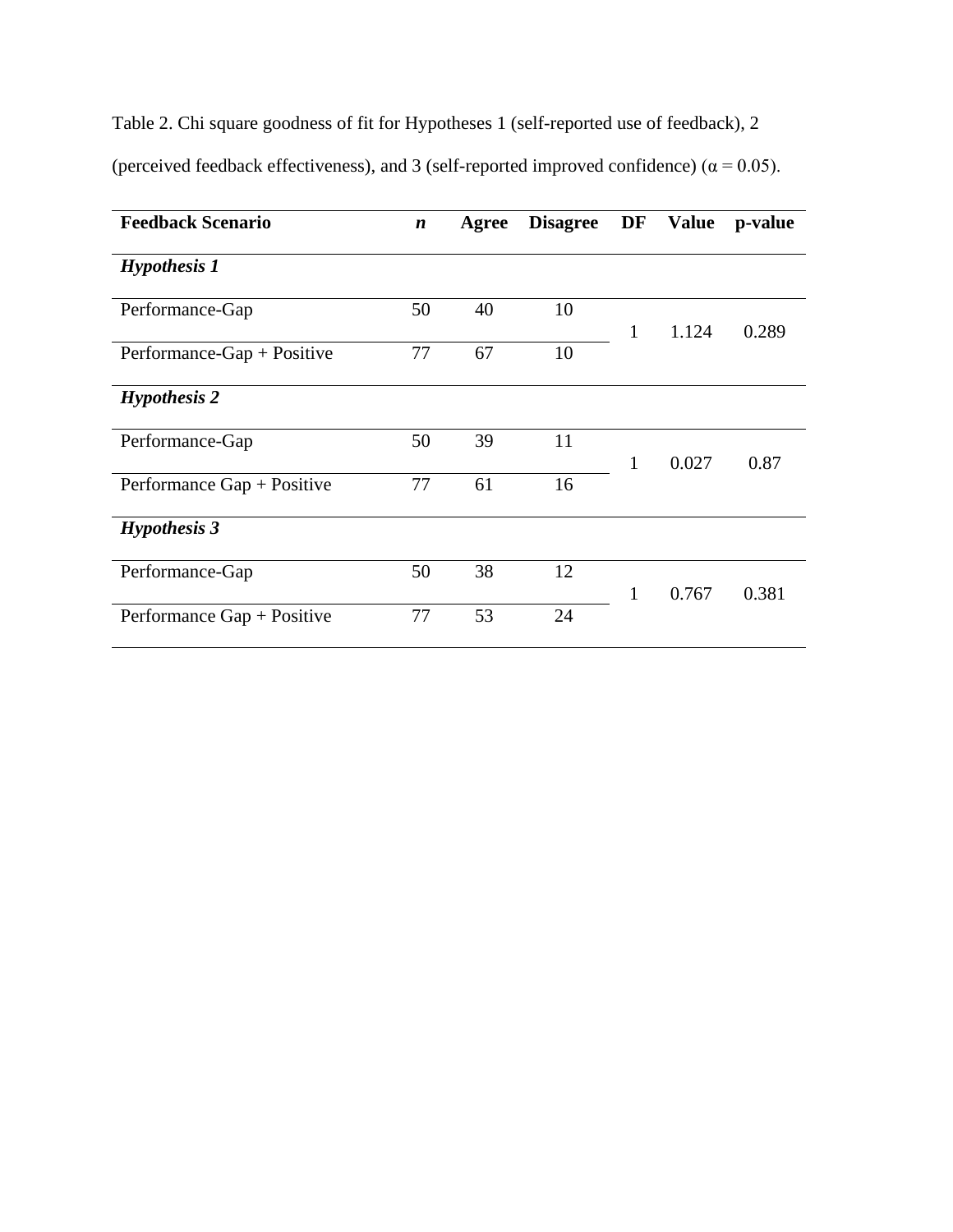| <b>Feedback</b><br><b>Scenario</b> | $\boldsymbol{n}$ | <b>Retook at</b><br><b>Least One</b><br>Quiz | Did Not<br><b>Retake Any</b><br><b>Quizzes</b> | DF | <b>Value</b> | p-value |
|------------------------------------|------------------|----------------------------------------------|------------------------------------------------|----|--------------|---------|
| Performance-<br>Gap                | 478              | 256 (54%)                                    | 222 (46%)                                      |    |              |         |
|                                    |                  |                                              |                                                | 1  | 7.25         | 0.007   |
| Performance                        |                  |                                              |                                                |    |              |         |
| $Gap + Positive$                   | 647              | 294 (45%)                                    | 353 (55%)                                      |    |              |         |

Table 3. Chi square goodness of fit table for Hypothesis 4 (use of multiple attempts) ( $\alpha$  = 0.05).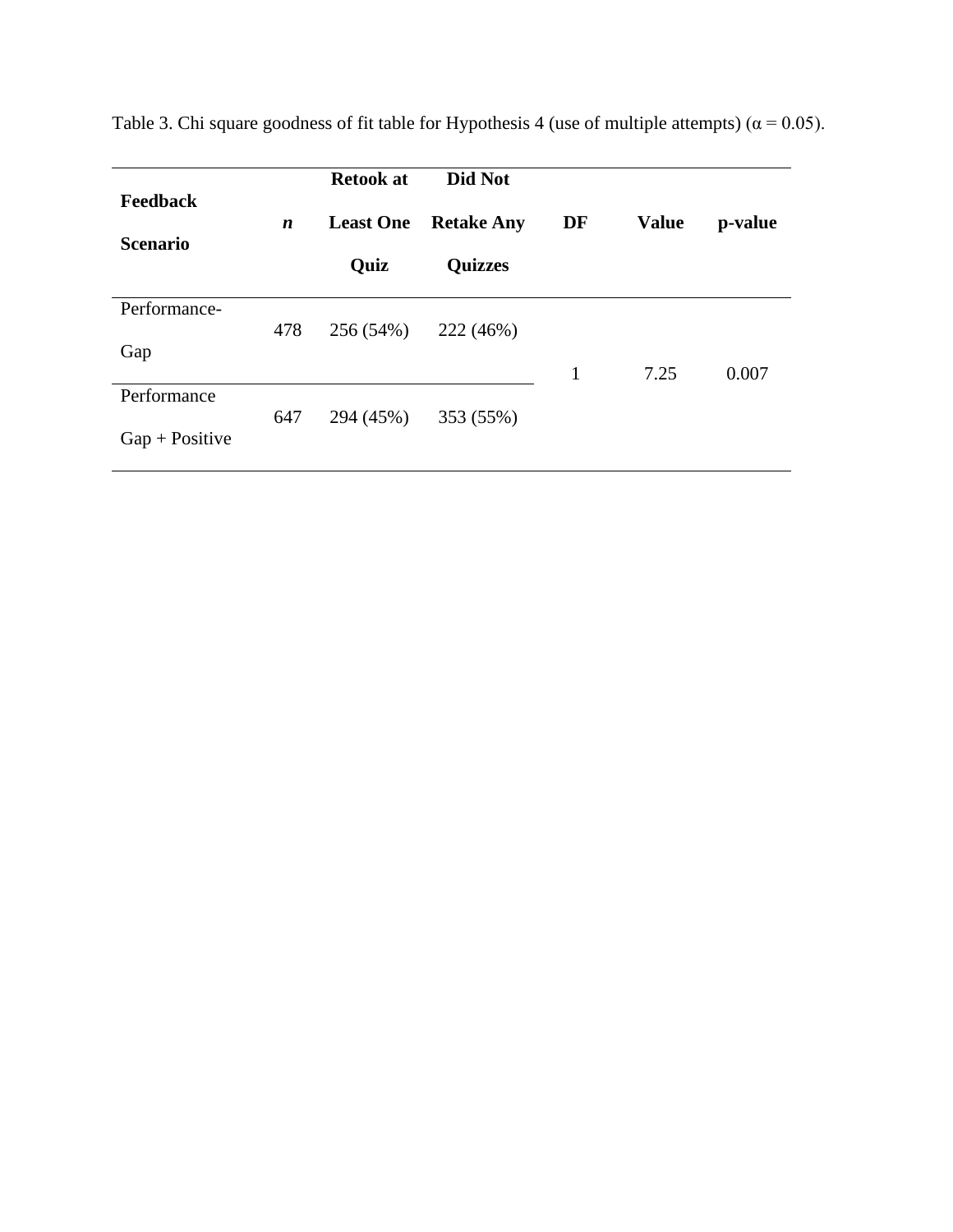| <b>Feedback</b><br><b>Scenario</b> | $\boldsymbol{n}$ | <b>Mean End</b><br>of Course<br><b>Score</b> | <b>Standard</b><br><b>Deviation</b> | DF  | t Value | p-value    |
|------------------------------------|------------------|----------------------------------------------|-------------------------------------|-----|---------|------------|
| Performance-                       | 74               | 74.75                                        | 23.82                               |     |         |            |
| Gap                                |                  |                                              |                                     |     |         |            |
|                                    |                  |                                              |                                     | 103 | 3.5     | $< 0.001*$ |
| Performance                        |                  |                                              |                                     |     |         |            |
| $Gap + Positive$                   | 102              | 85.41                                        | 12.73                               |     |         |            |

Table 4. t-Test for Independent Samples for Hypothesis 5 (student performance) ( $\alpha$  = 0.05).

*Note*: Test assumed unequal variances between groups. The asterisk(\*) denotes a statistically significant finding.